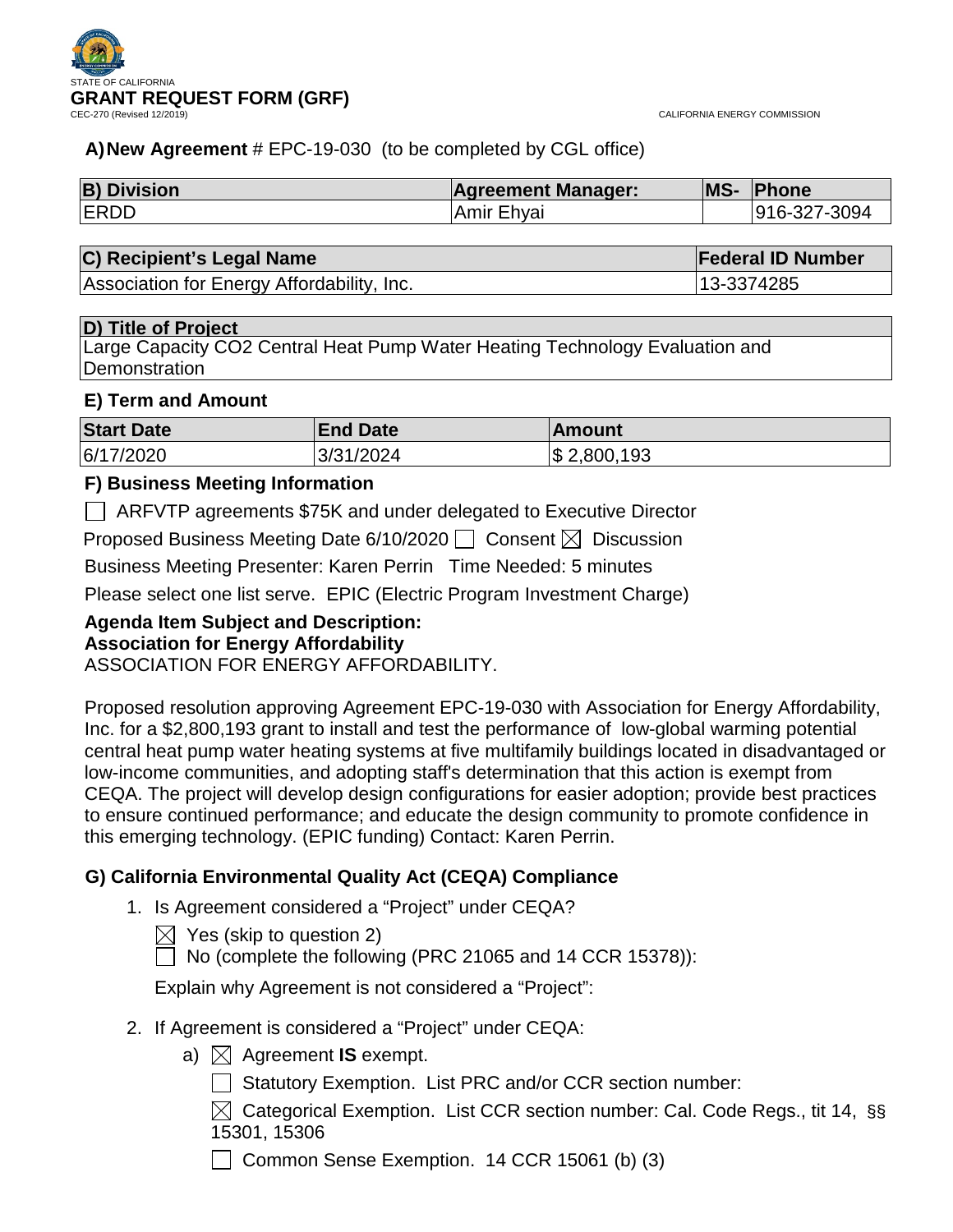

CALIFORNIA ENERGY COMMISSION

Explain reason why Agreement is exempt under the above section:

This project involves the installation and testing of an innovative central heat pump water heating system in a total of 5 sites located in existing multifamily buildings. The systems will be integrated into the structures and may require the pouring of a concrete pad and slight modifications to the existing boiler rooms at the sites. The systems will take the place of existing hot water heaters and will result in negligible or no expansion of any existing or former uses at the sites.

This project is therefore categorically exempt from environmental review pursuant to CEQA Guidelines Section 15301 as minor alterations to existing facilities that involve no expansion of an existing or former use. This project is also categorically exempt pursuant to CEQA Guidelines Section 15306 as basic data collection, research, and resource evaluation activities that will not result in a serious or major disturbance to an environmental resource. Further, none of the exceptions to exemptions listed in CEQA Guidelines Section 15300.2 applies to this project.

> b) Agreement **IS NOT** exempt. (consult with the legal office to determine next steps)

Check all that apply

| | Initial Study

**Negative Declaration** 

 $\Box$  Mitigated Negative Declaration

Environmental Impact Report

| Statement of Overriding Considerations

# **H) List all subcontractors (major and minor) and equipment vendors:** (attach additional sheets as necessary)

| <b>Legal Company Name:</b>              | <b>Budget</b> |
|-----------------------------------------|---------------|
| Ecotope, Inc.                           | \$55,608      |
| Electric Power Research Institute, Inc. | \$407,063     |
| New Buildings Institute, Inc.           | \$99,650      |
| Mitsubishi                              | \$0           |
| Bright Power, Inc.                      | \$0           |
| TBD - Contractor (Site #1)              | \$271,000     |
| TBD - Contractor (Site #2)              | \$271,000     |
| TBD - Contractor (Site #3)              | \$271,000     |
| TBD - Contractor (Site #4)              | \$271,000     |
| TBD - Contractor (Site #5)              | \$271,000     |
| San Diego Gas & Electric                | \$0           |
|                                         | \$            |

# **I) List all key partners: (attach additional sheets as necessary)**

# **Legal Company Name:**

# **Mitsubishi**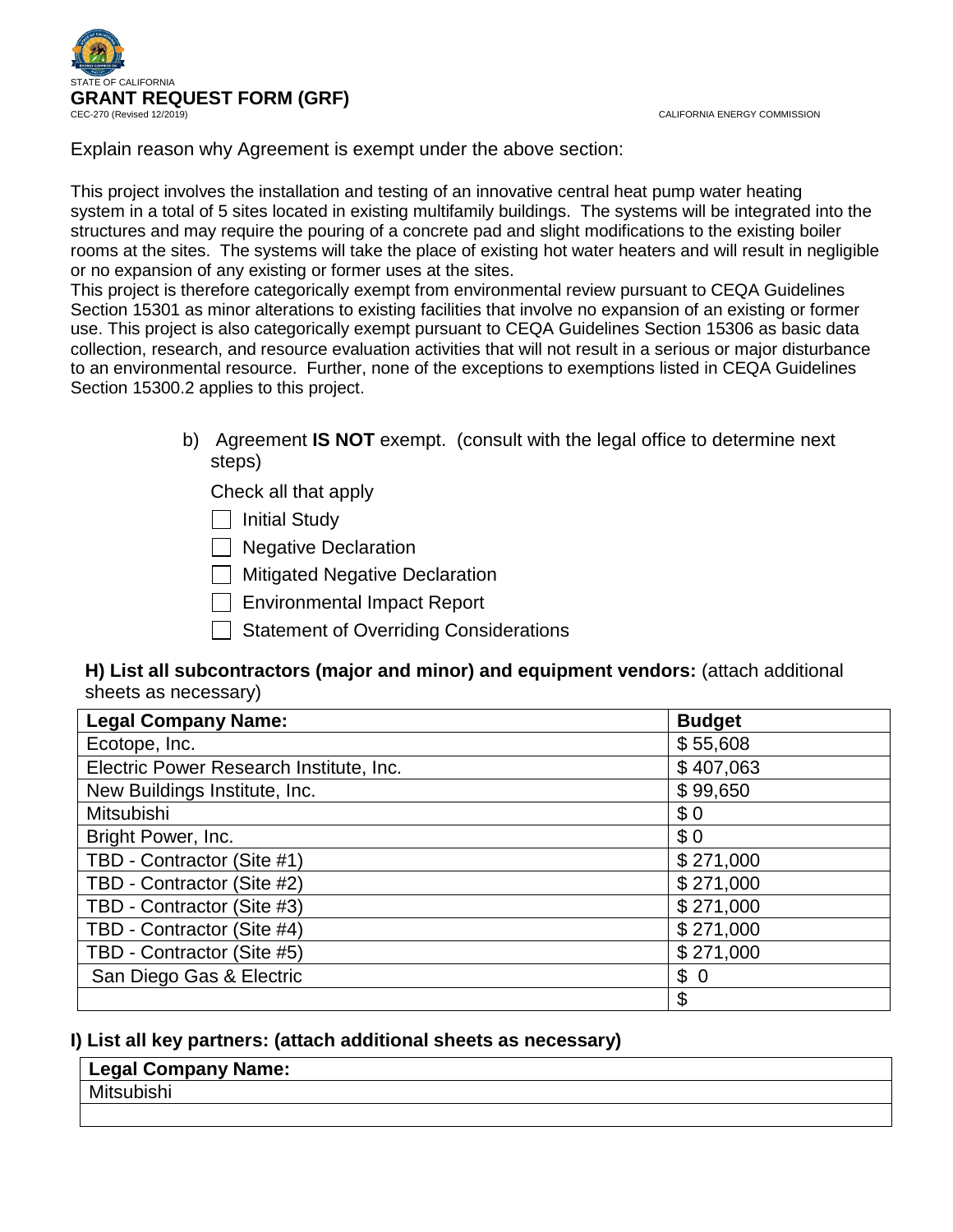

CALIFORNIA ENERGY COMMISSION

# **J) Budget Information**

| <b>Funding Source</b> | <b>Funding Year of</b><br>Appropriation | <b>Budget List</b><br><b>Number</b> | <b>Amount</b> |
|-----------------------|-----------------------------------------|-------------------------------------|---------------|
| <b>EPIC</b>           | $18 - 19$                               | 301.001F                            | \$2,800,193   |
|                       |                                         |                                     |               |
|                       |                                         |                                     | Æ             |
|                       |                                         |                                     | S             |

R&D Program Area: EERO: Buildings TOTAL: \$2,800,193

Explanation for "Other" selection

Reimbursement Contract #: Federal Agreement #:

# **K) Recipient's Contact Information**

**1. Recipient's Administrator/Officer** Name: Andrew Brooks Address: 5900 Hollis St Ste R2

City, State, Zip: Emeryville, CA 94608-2098 Phone: 510-431-1791 E-Mail: abrooks@aea.us.org

# **2. Recipient's Project Manager**

Name: Andrew Brooks Address: 5900 Hollis St Ste R2

City, State, Zip: Emeryville, CA 94608-2098

Phone: 510-431-1791

E-Mail: abrooks@aea.us.org

# **L) Selection Process Used**

- $\boxtimes$  Competitive Solicitation Solicitation #: GFO-19-301
- $\Box$  First Come First Served Solicitation Solicitation #:

# **M) The following items should be attached to this GRF**

- 1. Exhibit A, Scope of Work  $\boxtimes$  Attached
- 2. Exhibit B, Budget Detail  $\boxtimes$  Attached
- 3. CEC 105, Questionnaire for Identifying Conflicts  $\boxtimes$  Attached
- 4. Recipient Resolution  $\boxtimes$  N/A  $\Box$  Attached
- 5. CEQA Documentation  $\boxtimes$  N/A  $\Box$  Attached

**\_\_\_\_\_\_\_\_\_\_\_\_\_\_\_\_\_\_\_\_\_\_\_\_\_\_\_ \_\_\_\_\_\_\_\_\_\_\_\_\_\_ Agreement Manager Date**

**\_\_\_\_\_\_\_\_\_\_\_\_\_\_\_\_\_\_\_\_\_\_\_\_\_\_\_ \_\_\_\_\_\_\_\_\_\_\_\_\_\_ Office Manager Date** 

**Deputy Director Date** 

**\_\_\_\_\_\_\_\_\_\_\_\_\_\_\_\_\_\_\_\_\_\_\_\_\_\_\_ \_\_\_\_\_\_\_\_\_\_\_\_\_\_**

- 
- 
- 
- 
-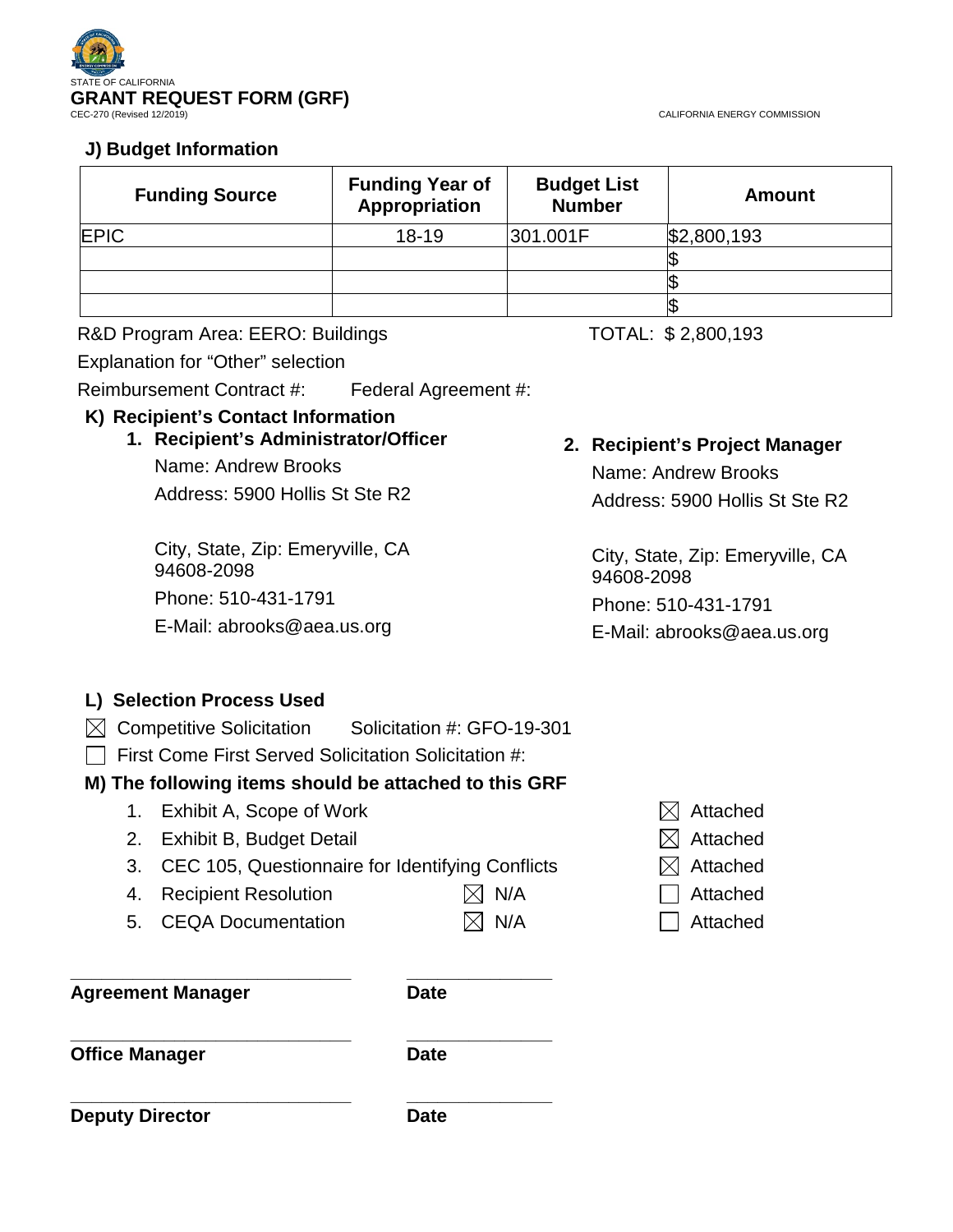### **I. TASK ACRONYM/TERM LISTS**

# **A. Task List**

| Task #        | CPR <sup>1</sup> | <b>Task Name</b>                                                         |
|---------------|------------------|--------------------------------------------------------------------------|
|               |                  | <b>General Project Tasks</b>                                             |
| $\mathcal{P}$ |                  | Comprehensive System Evaluation                                          |
| 3             |                  | Develop Design, Operational, and Measurement and Verification Test Plans |
|               |                  | Finalize Demonstration Project Site Selection and Recruitment            |
| 5             |                  | Demonstration Site Design Engineering                                    |
| 6             |                  | Evaluation, Measurement, and Verification                                |
|               |                  | Product Enhancement and Design Guide Development                         |
| 8             |                  | <b>Evaluation of Project Benefits</b>                                    |
| 9             |                  | Technology/Knowledge Transfer Activities                                 |

### **B. Acronym/Term List**

| <b>Acronym/Term</b> | <b>Meaning</b>                             |
|---------------------|--------------------------------------------|
| <b>CAM</b>          | <b>Commission Agreement Manager</b>        |
| CAO                 | <b>Commission Agreement Officer</b>        |
| <b>CBECC</b>        | California Building Energy Code Compliance |
| CO <sub>2</sub>     | <b>Carbon Dioxide</b>                      |
| <b>CPR</b>          | <b>Critical Project Review</b>             |
| <b>DAC</b>          | <b>Disadvantaged Community</b>             |
| EM&V                | Evaluation, Measurement, and Verification  |
| <b>GWP</b>          | <b>Global Warming Potential</b>            |
| <b>HPWH</b>         | Heat Pump Water Heater                     |
| M&V                 | <b>Measurement and Verification</b>        |
| Recipient           | Association for Energy Affordability, Inc. |
| T <sub>24</sub>     | Title 24                                   |
| <b>TAC</b>          | <b>Technical Advisory Committee</b>        |
| U.S.                | <b>United States</b>                       |

# **II. PURPOSE OF AGREEMENT, PROBLEM/SOLUTION STATEMENT, AND GOALS AND OBJECTIVES**

#### **A. Purpose of Agreement**

The purpose of this Agreement is to demonstrate an innovative low global warming potential (GWP) central heat pump water heater (HPWH). This HPWH is highly configurable, offers grid integration flexibility, uses the most benign (carbon dioxide) refrigerant available, and has potential to address the needs of a large percentage of the California multifamily market. The demonstrations will occur in multifamily buildings located in disadvantaged communities (DACs)

<span id="page-3-0"></span> $1$  Please see subtask 1.3 in Part III of the Scope of Work (General Project Tasks) for a description of Critical Project Review (CPR) Meetings.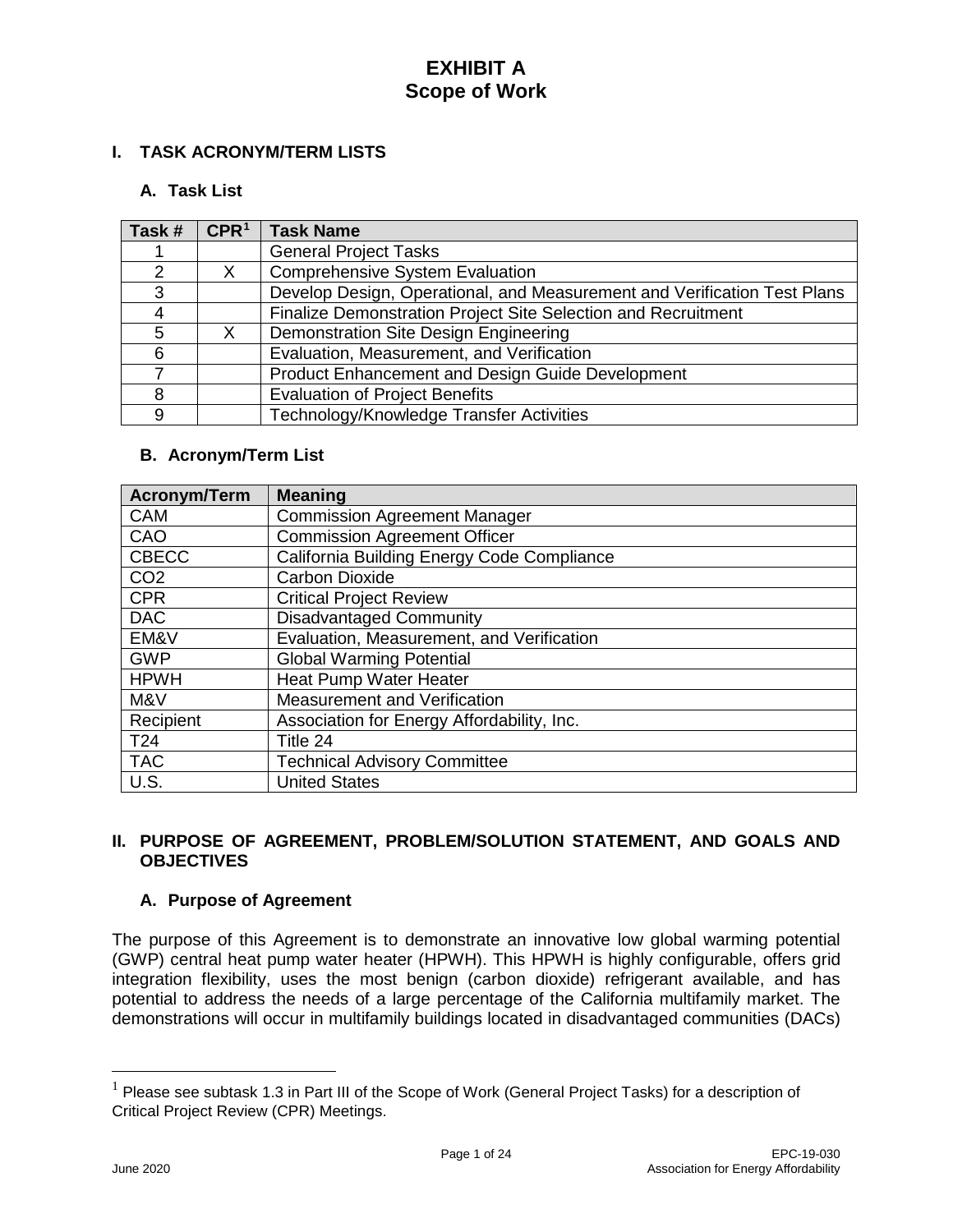or low-income communities. Information and data from these demonstrations will inform the development of design guidelines for these systems.

### **B. Problem/ Solution Statement**

#### **Problem**

As California continues to reach towards a zero-emission building sector, there is a need for low emission systems in the multifamily market. Electrification has been an attractive solution for many applications, but central heat pump water heating has faced a unique set of barriers around market availability and design complexity that have hindered its widespread adoption.

While the market for low GWP HPWHs is growing, there is still a dearth of products currently available in the United States (U.S.) that are appropriate for use in central water heating applications in multifamily buildings. To date, there is only one low-GWP product readily available in the U.S. market, which was designed for single-family home applications and requires multiple units to meet the significantly larger load of a multifamily building. While these systems are efficient and highly functional, they are still quite complicated from an installation and operation standpoint and lack staging control options that make them an ideal solution for central system applications. Non-low GWP commercial sized heat pumps are available in the U.S. However, up until recently, there have been no alternatives that both utilize a low GWP refrigerant and are easily configured for multifamily applications.

### **Solution**

New low GWP central HPWH systems, such as the Mitsubishi model QAHV-N560YA-HPB<sup>[2](#page-4-0)</sup> are coming to the U.S. market. Though these systems are highly configurable, offer integration flexibility, and address the California multifamily market, they are complex from an engineering design perspective.

These systems fill an increasingly large hole in the water heating market, but they have not been demonstrated and the performance evaluated based on operating conditions in the California multifamily market. In addition, the availability of configurations may be difficult for the design community to navigate. In response to this, the project team will perform field demonstrations in at least five multifamily building applications, each with a different design, approach, and control strategy to determine performance, energy savings and cost effectiveness. The project team will develop a best practices design guide using extensive real-time performance data and compare operational efficiencies across the different design approaches used in each of the demonstrations. This will help the design community select the configurations that are most suitable to their particular applications and ease some of the deployment, education and market readiness barriers associated with emerging technologies. Furthermore, insights from the demonstration site deployments will be shared with the Mitsubishi engineering team and others to direct future central heat pump water heating development to better serve California's multifamily market. The data collected will also be used to inform the Title-24 (T24) modeling assumptions and algorithms in the California Building Energy Code Compliance (CBECC) engine.

<span id="page-4-0"></span><sup>2</sup> https://www.mitsubishi-electric.co.nz/hotwater/c/9571/qahv-series-hot-water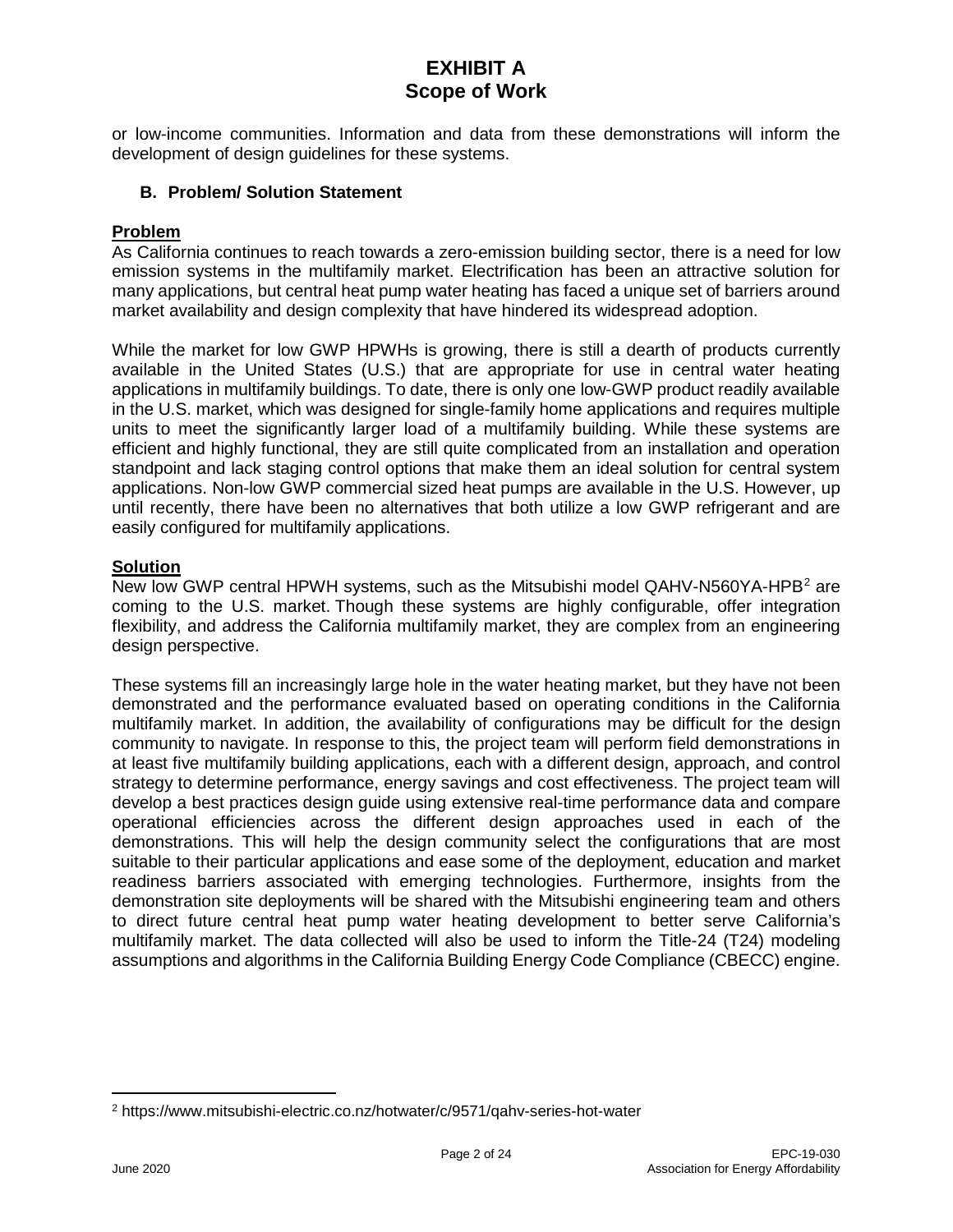# **C. Goals and Objectives of the Agreement**

# **Agreement Goals**

The goals of this Agreement are:

- Demonstrate an innovative low global warming potential central heat pump water heater system that has potential to address the needs of a large percentage of the California multifamily buildings.
- Quantify the performance and economic characteristics of the central heat pump system in real-world field applications and that the system can achieve or exceed the performance metrics in Table 1.
- Use the real-time performance data, operational efficiencies across the different design approaches from the demonstrations to develop design guidelines for commercial low-GWP central HPWH that will serve to:
	- Educate the design community and bolster confidence in this emerging technology
	- Recommend configurations based on building characteristics for easier adoption
	- Provide best practices to ensure continued performance and energy savings throughout the product's lifetime
- Document increased adoption and acceptance of low GWP HPWHs as a result of the research project.

| Performance<br><b>Metric</b> | <b>Baseline</b><br>Performance <sup>3</sup><br>(Colmac CxA-30) | Target<br>Performance<br>(Mitsubishi QAHV<br>or equivalent) | Evaluation<br>Method<br>(Field<br>demonstration)                                                            |
|------------------------------|----------------------------------------------------------------|-------------------------------------------------------------|-------------------------------------------------------------------------------------------------------------|
| <b>Heating COP</b>           | 4.4                                                            | 3.65                                                        | Field data logging<br>of input over<br>output energy<br>over a variety of<br>actual operating<br>conditions |
| <b>TRL</b>                   |                                                                | 9<br>(currently 7-8)                                        |                                                                                                             |
| <b>GWP</b>                   | 1430                                                           |                                                             |                                                                                                             |
| Cost                         |                                                                | >10% reduction<br>over baseline<br>system                   |                                                                                                             |

Table 1

<span id="page-5-0"></span><sup>3</sup> From an applications, form factor, capacity and installation perspective the most comparable system that is commercially available is the Colmac CxA, while from a refrigerant standpoint it is the Sanden SanCO2. The Colmac CxA is shown as the baseline comparison because it is a more direct overall comparison.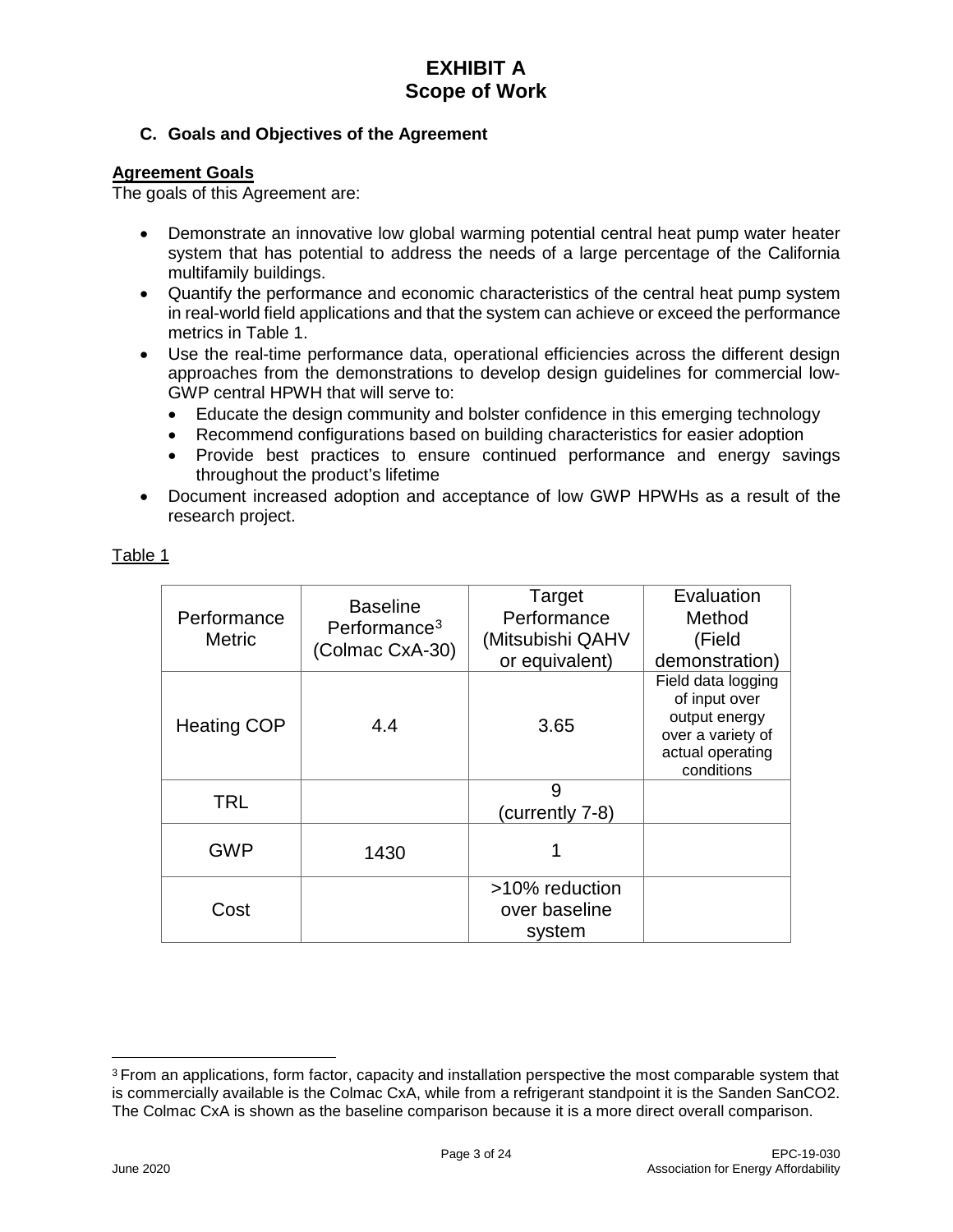#### Ratepayer Benefits:<sup>[4](#page-6-0)</sup>

The Agreement will result in the ratepayer benefits of greater electricity reliability, lower costs, and increased safety. The electrification of water heating in multifamily buildings represents a huge opportunity for grid harmonization through thermal load shifting. During off peak times, these systems can be programmed to heat and store water, even when there is little domestic hot water demand in the building. Off peak hot water charging not only reduces costs for the owner, but also provides increased electricity reliability by putting less strain on the grid at peak times.

Traditionally, central water heaters have relied on natural gas to heat water. If not fully combusted, natural gas produces harmful exhaust that can be detrimental to human health. Under the worst conditions, gas leaks from improper installation can pose an explosion risk to the building. Additionally, in the low-GWP refrigerant market, ammonia has become increasingly popular for both its efficiency and environmental benefits. This gas, like many of the traditional refrigerants, such as R-410 and R-22, is highly toxic and poses a health risk if the system is not properly operated and maintained. Carbon dioxide is much less toxic and significantly safer to handle. The low GWP central heat pump water heater system to be demonstrated will use carbon dioxide as its refrigerant.

# Technological Advancement and Breakthroughs: [5](#page-6-1)

The Agreement will lead to technological advancement and breakthroughs to overcome barriers to the achievement of the State of California's statutory energy goals by demonstrating an innovative low global warming potential central heat pump water heater system that has potential to address the needs of a large percentage of the California multifamily buildings and by producing design guidelines to simplify the design process and help open the market for low-GWP HPWHs. This simplification is integral for these systems to be deployable at scale and will need to become much more plug-and-play than they are currently.

Field testing to support the development of the design guide will include some of the following:

- Different design approaches and applications (e.g., tanks in series versus parallel, with and without the use of a secondary heat exchanger, variable speed vs. single speed pumps, etc.)
- Different operation modes
- Different sensor control modes
- Different tank and piping configurations
- Use of equipment or specific controllers
- Load shifting capabilities

#### **Agreement Objectives**

The objective of this agreement is to accelerate the market for low-GWP HPWHs in central multifamily applications by demonstrating new and emerging CO2 based products in a series of instrumented field trials in multifamily buildings located in DACs or low-income communities.

<span id="page-6-0"></span><sup>4</sup> California Public Resources Code, Section 25711.5(a) requires projects funded by the Electric Program Investment Charge (EPIC) to result in ratepayer benefits. The California Public Utilities Commission, which established the EPIC in 2011, defines ratepayer benefits as greater reliability, lower costs, and increased safety (See CPUC "Phase 2" Decision 12-05-037 at page 19, May 24, 2012, http://docs.cpuc.ca.gov/PublishedDocs/WORD PDF/FINAL DECISION/167664.PDF).

<span id="page-6-1"></span> $5$  California Public Resources Code, Section 25711.5(a) also requires EPIC-funded projects to lead to technological advancement and breakthroughs to overcome barriers that prevent the achievement of the state's statutory and energy goals.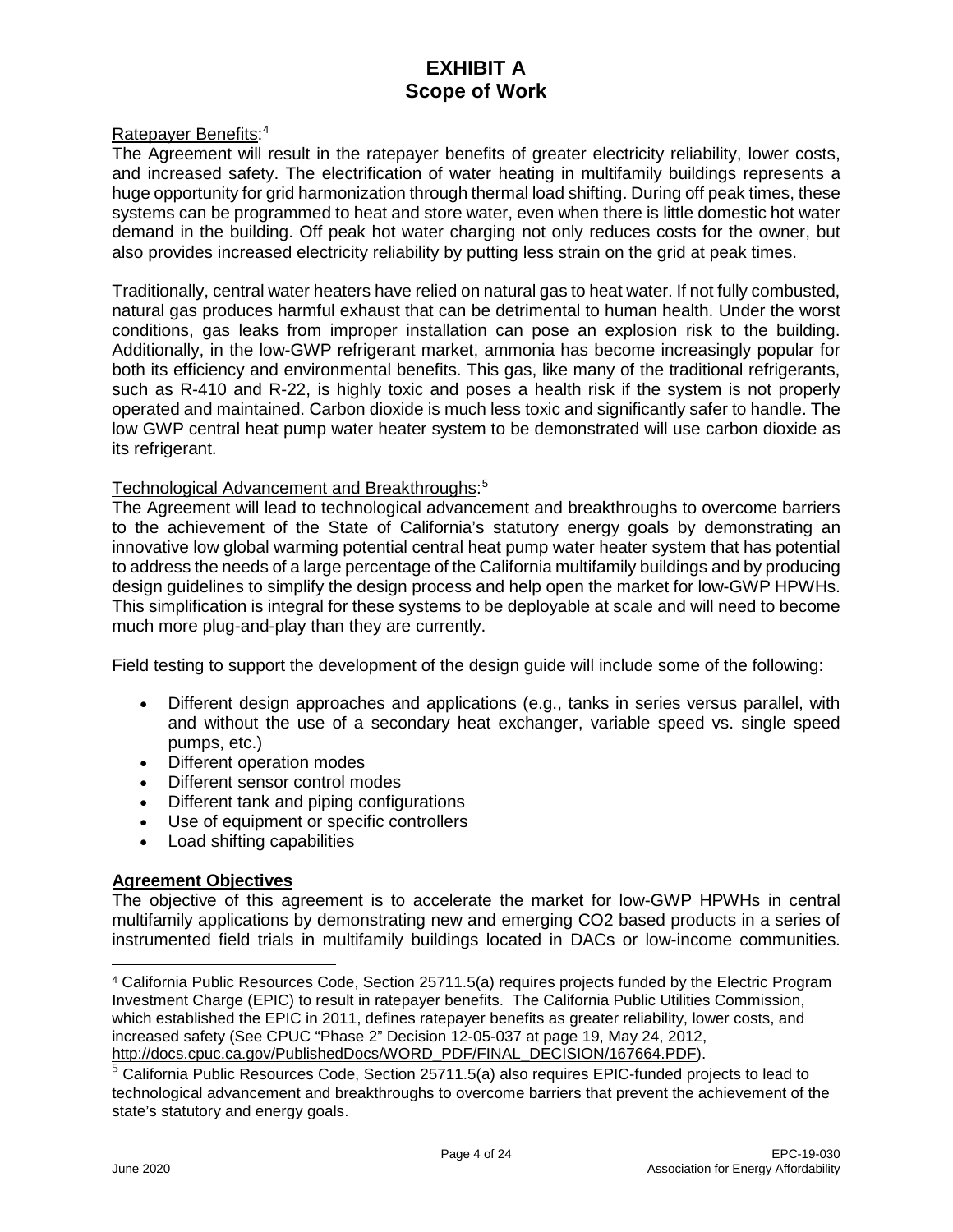These demonstration projects and the associated research will then be used to inform the development of a set of design guidelines that will help promote the widespread adoption of this technology in California.

# **III. TASK 1 GENERAL PROJECT TASKS**

### **PRODUCTS**

### **Subtask 1.1 Products**

The goal of this subtask is to establish the requirements for submitting project products (e.g., reports, summaries, plans, and presentation materials). Unless otherwise specified by the Commission Agreement Manager (CAM), the Recipient must deliver products as required below by the dates listed in the **Project Schedule (Part V).** Products that require a draft version are indicated by marking **"(draft and final)"** after the product name in the "Products" section of the task/subtask. If "(draft and final)" does not appear after the product name, only a final version of the product is required. With respect to due dates within this Scope of Work, **"days"** means working days.

# **The Recipient shall:**

For products that require a draft version, including the Final Report Outline and Final Report

- Submit all draft products to the CAM for review and comment in accordance with the Project Schedule (Part V). The CAM will provide written comments to the Recipient on the draft product within 15 days of receipt, unless otherwise specified in the task/subtask for which the product is required.
- Consider incorporating all CAM comments into the final product. If the Recipient disagrees with any comment, provide a written response explaining why the comment was not incorporated into the final product.
- Submit the revised product and responses to comments within 10 days of notice by the CAM, unless the CAM specifies a longer time period, or approves a request for additional time.

For products that require a final version only

• Submit the product to the CAM for acceptance. The CAM may request minor revisions or explanations prior to acceptance.

For all products

• Submit all data and documents required as products in accordance with the following Instructions for Submitting Electronic Files and Developing Software:

#### o **Electronic File Format**

Submit all data and documents required as products under this Agreement in an electronic file format that is fully editable and compatible with the Energy Commission's software and Microsoft (MS)-operating computing platforms, or with any other format approved by the CAM. Deliver an electronic copy of the full text of any Agreement data and documents in a format specified by the CAM, such as memory stick or CD-ROM.

The following describes the accepted formats for electronic data and documents provided to the Energy Commission as products under this Agreement, and establishes the software versions that will be required to review and approve all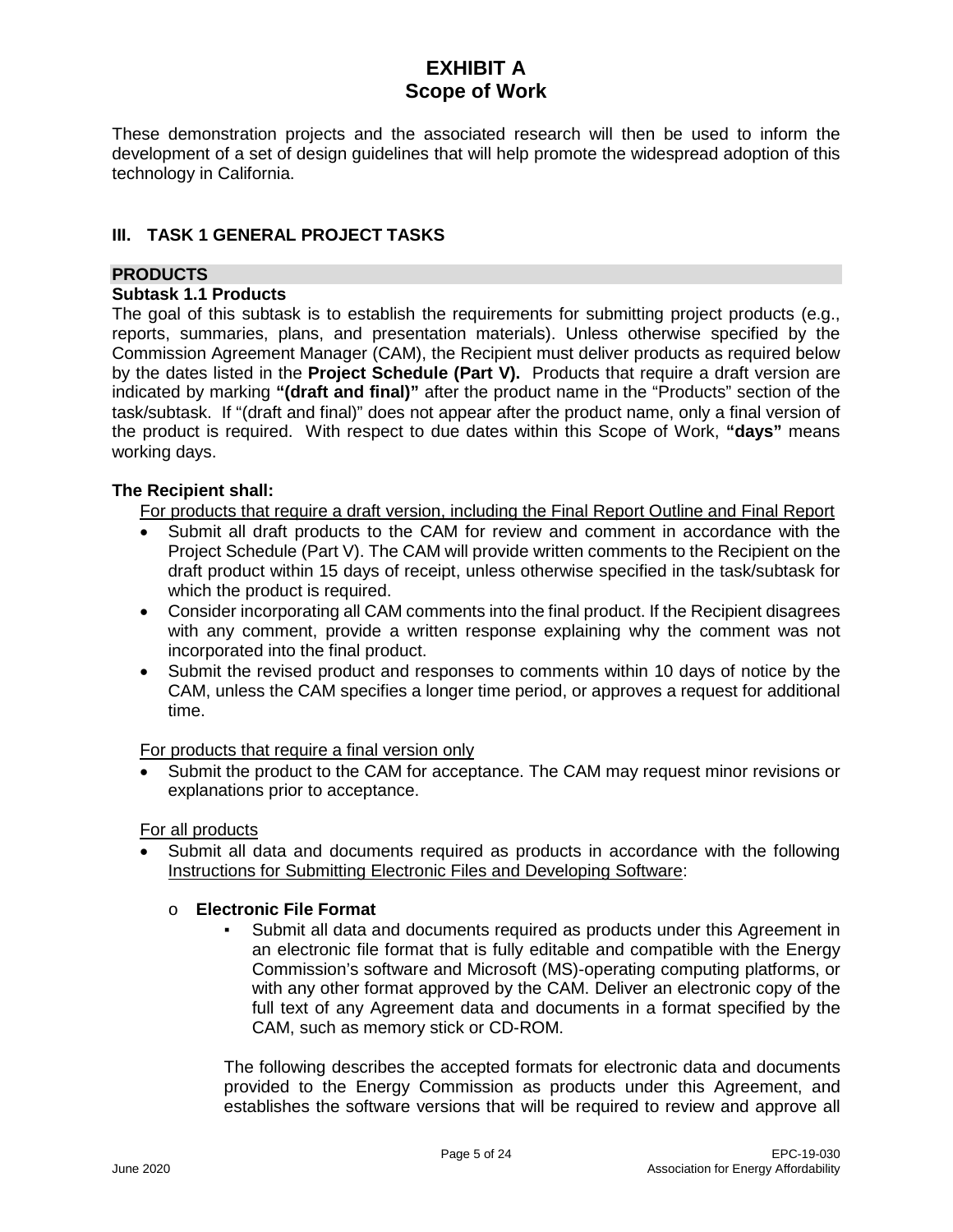software products:

- Data sets will be in MS Access or MS Excel file format (version 2007 or later), or any other format approved by the CAM.
- Text documents will be in MS Word file format, version 2007 or later.
- Documents intended for public distribution will be in PDF file format.
- The Recipient must also provide the native Microsoft file format.
- Project management documents will be in Microsoft Project file format, version 2007 or later.

### o **Software Application Development**

Use the following standard Application Architecture components in compatible versions for any software application development required by this Agreement (e.g., databases, models, modeling tools), unless the CAM approves other software applications such as open source programs:

- Microsoft ASP.NET framework (version 3.5 and up). Recommend 4.0.
- Microsoft Internet Information Services (IIS), (version 6 and up)

Recommend 7.5.

- Visual Studio.NET (version 2008 and up). Recommend 2010.
- C# Programming Language with Presentation (UI), Business Object and Data Layers.
- SQL (Structured Query Language).
- Microsoft SQL Server 2008, Stored Procedures. Recommend 2008 R2.
- Microsoft SQL Reporting Services. Recommend 2008 R2.
- XML (external interfaces).

Any exceptions to the Electronic File Format requirements above must be approved in writing by the CAM. The CAM will consult with the Energy Commission's Information Technology Services Branch to determine whether the exceptions are allowable.

### *MEETINGS*

#### **Subtask 1.2 Kick-off Meeting**

The goal of this subtask is to establish the lines of communication and procedures for implementing this Agreement.

#### **The Recipient shall:**

• Attend a "Kick-off" meeting with the CAM, the Commission Agreement Officer (CAO), and any other Energy Commission staff relevant to the Agreement. The Recipient will bring its Project Manager and any other individuals designated by the CAM to this meeting. The administrative and technical aspects of the Agreement will be discussed at the meeting. Prior to the meeting, the CAM will provide an agenda to all potential meeting participants. The meeting may take place in person or by electronic conferencing (e.g., WebEx), with approval of the CAM.

The administrative portion of the meeting will include discussion of the following:

- o Terms and conditions of the Agreement;
- o Administrative products (subtask 1.1);
- o CPR meetings (subtask 1.3);
- o Match fund documentation (subtask 1.7);
- o Permit documentation (subtask 1.8);
- o Subcontracts (subtask 1.9); and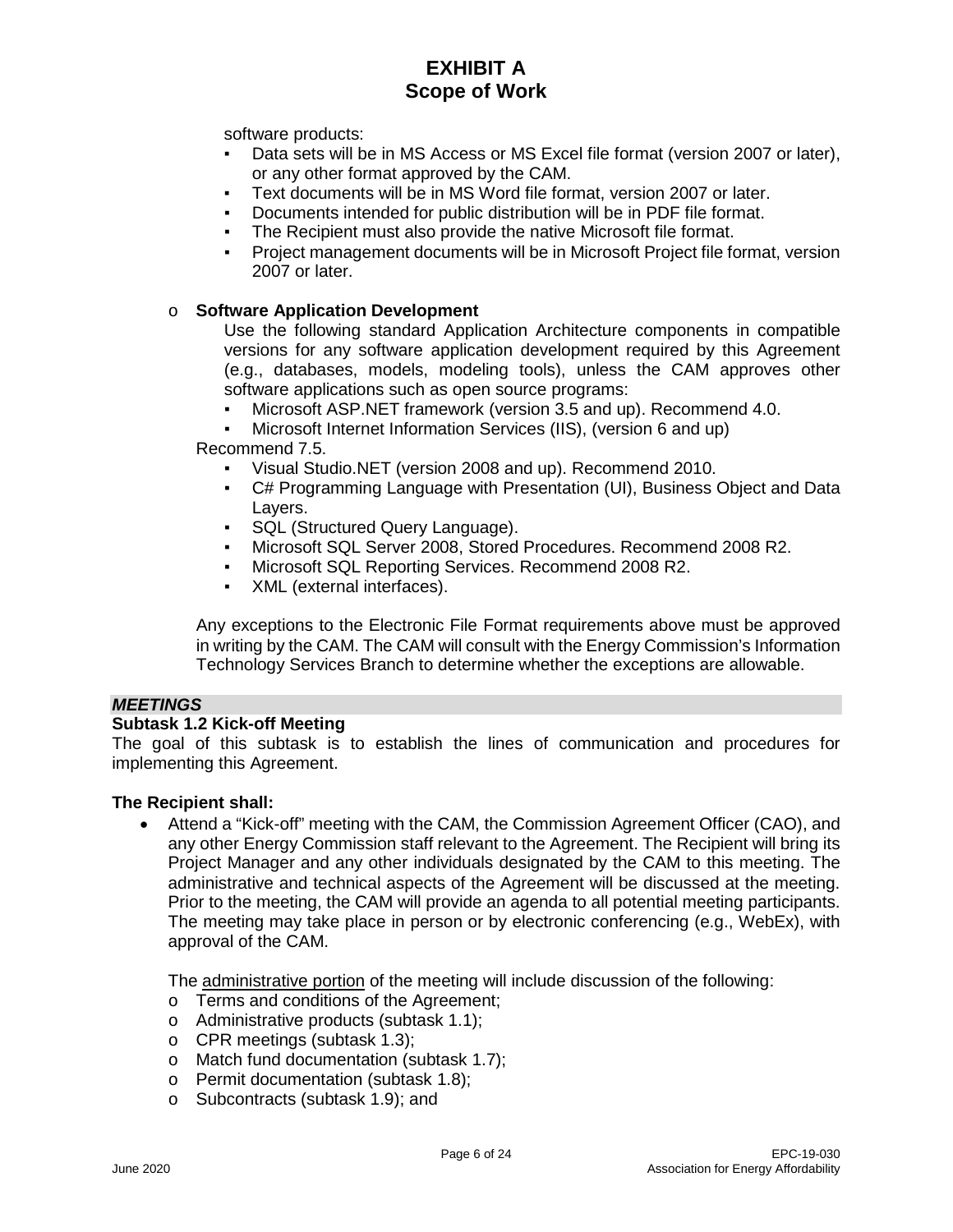o Any other relevant topics.

The technical portion of the meeting will include discussion of the following:

- o The CAM's expectations for accomplishing tasks described in the Scope of Work;
- o An updated Project Schedule;
- o Technical products (subtask 1.1);
- o Progress reports and invoices (subtask 1.5);
- o Final Report (subtask 1.6);
- o Technical Advisory Committee meetings (subtasks 1.10 and 1.11); and
- o Any other relevant topics.
- Provide an *Updated Project Schedule, List of Match Funds,* and *List of Permits*, as needed to reflect any changes in the documents.

### **The CAM shall:**

- Designate the date and location of the meeting.
- Send the Recipient a *Kick-off Meeting Agenda*.

#### **Recipient Products:**

- Updated Project Schedule *(if applicable)*
- Updated List of Match Funds *(if applicable)*
- Updated List of Permits *(if applicable)*

#### **CAM Product:**

• Kick-off Meeting Agenda

# **Subtask 1.3 Critical Project Review (CPR) Meetings**

The goal of this subtask is to determine if the project should continue to receive Energy Commission funding, and if so whether any modifications must be made to the tasks, products, schedule, or budget. CPR meetings provide the opportunity for frank discussions between the Energy Commission and the Recipient. As determined by the CAM, discussions may include project status, challenges, successes, advisory group findings and recommendations, final report preparation, and progress on technical transfer and production readiness activities (if applicable). Participants will include the CAM and the Recipient, and may include the CAO and any other individuals selected by the CAM to provide support to the Energy Commission.

CPR meetings generally take place at key, predetermined points in the Agreement, as determined by the CAM and as shown in the Task List on page 1 of this Exhibit. However, the CAM may schedule additional CPR meetings as necessary. The budget will be reallocated to cover the additional costs borne by the Recipient, but the overall Agreement amount will not increase. CPR meetings generally take place at the Energy Commission, but they may take place at another location, or may be conducted via electronic conferencing (e.g., WebEx) as determined by the CAM.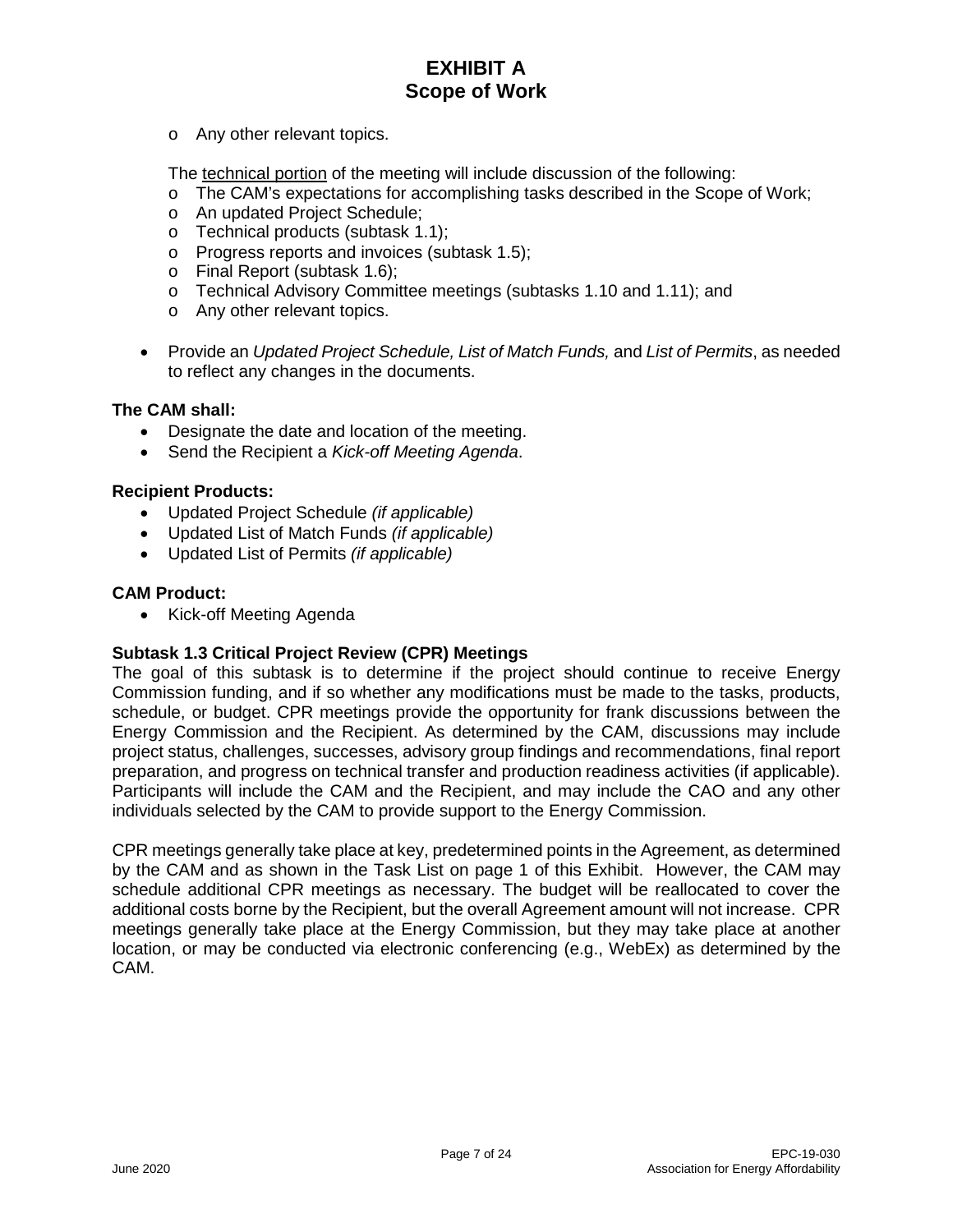# **The Recipient shall:**

- Prepare a *CPR Report* for each CPR meeting that: (1) discusses the progress of the Agreement toward achieving its goals and objectives; and (2) includes recommendations and conclusions regarding continued work on the project.
- Submit the CPR Report along with any other *Task Products* that correspond to the technical task for which the CPR meeting is required (i.e., if a CPR meeting is required for Task 2, submit the Task 2 products along with the CPR Report).
- Attend the CPR meeting.
- Present the CPR Report and any other required information at each CPR meeting.

### **The CAM shall:**

- Determine the location, date, and time of each CPR meeting with the Recipient's input.
- Send the Recipient a *CPR Agenda* and a *List of Expected CPR Participants* in advance of the CPR meeting. If applicable, the agenda will include a discussion of match funding and permits.
- Conduct and make a record of each CPR meeting. Provide the Recipient with a *Schedule for Providing a Progress Determination* on continuation of the project.
- Determine whether to continue the project, and if so whether modifications are needed to the tasks, schedule, products, or budget for the remainder of the Agreement. If the CAM concludes that satisfactory progress is not being made, this conclusion will be referred to the Deputy Director of the Energy Research and Development Division.
- Provide the Recipient with a *Progress Determination* on continuation of the project, in accordance with the schedule. The Progress Determination may include a requirement that the Recipient revise one or more products.

# **Recipient Products:**

- CPR Report(s)
- Task Products (draft and/or final as specified in the task)

# **CAM Products:**

- CPR Agenda
- List of Expected CPR Participants
- Schedule for Providing a Progress Determination
- Progress Determination

#### **Subtask 1.4 Final Meeting**

The goal of this subtask is to complete the closeout of this Agreement.

#### **The Recipient shall:**

• Meet with Energy Commission staff to present project findings, conclusions, and recommendations. The final meeting must be completed during the closeout of this Agreement. This meeting will be attended by the Recipient and CAM, at a minimum. The meeting may occur in person or by electronic conferencing (e.g., WebEx), with approval of the CAM.

The technical and administrative aspects of Agreement closeout will be discussed at the meeting, which may be divided into two separate meetings at the CAM's discretion.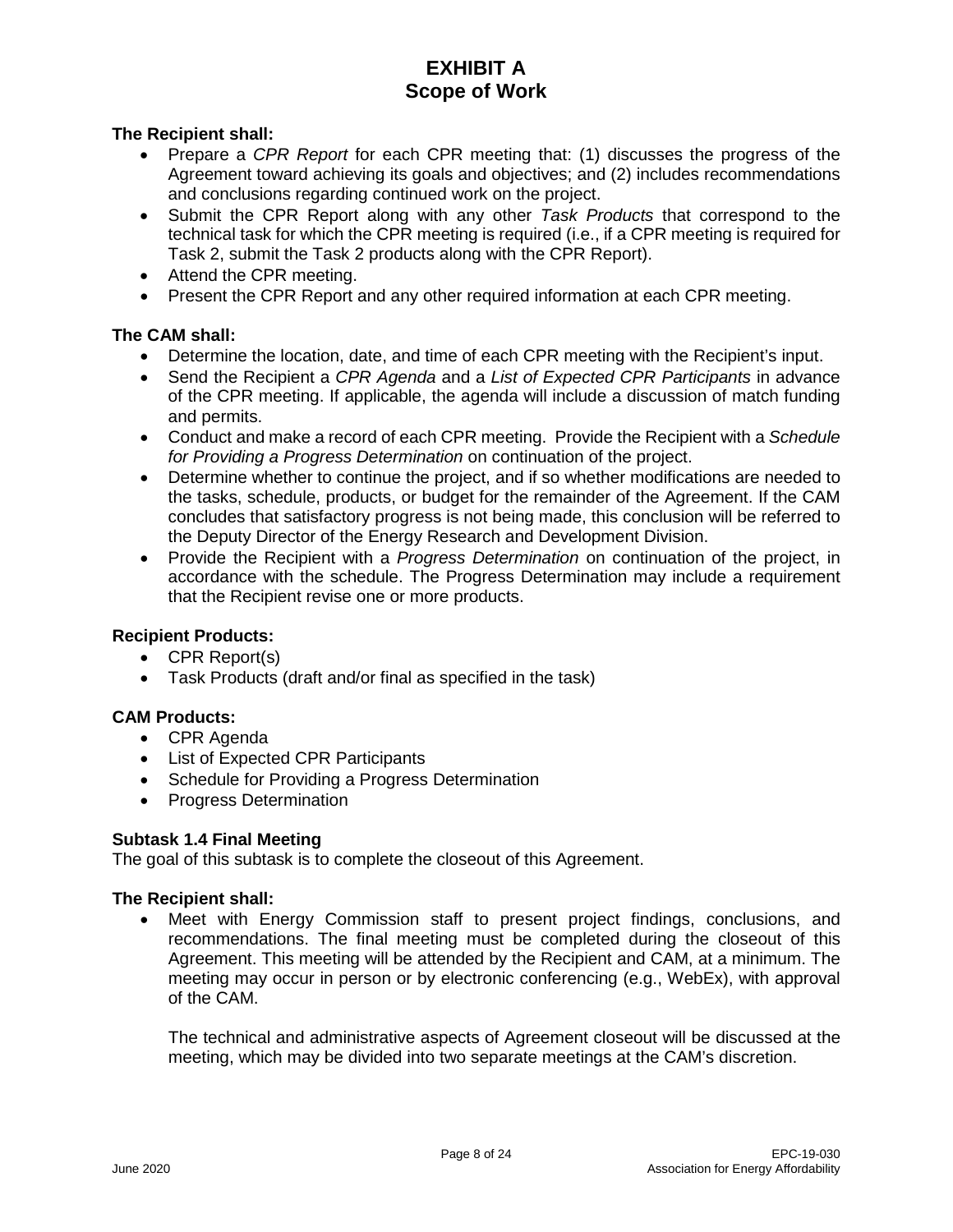- $\circ$  The technical portion of the meeting will involve the presentation of findings, conclusions, and recommended next steps (if any) for the Agreement. The CAM will determine the appropriate meeting participants.
- $\circ$  The administrative portion of the meeting will involve a discussion with the CAM and the CAO of the following Agreement closeout items:
	- Disposition of any state-owned equipment.
	- Need to file a Uniform Commercial Code Financing Statement (Form UCC-1) regarding the Energy Commission's interest in patented technology.
	- The Energy Commission's request for specific "generated" data (not already provided in Agreement products).
	- Need to document the Recipient's disclosure of "subject inventions" developed under the Agreement.
	- "Surviving" Agreement provisions such as repayment provisions and confidential products.
	- Final invoicing and release of retention.
- Prepare a *Final Meeting Agreement Summary* that documents any agreement made between the Recipient and Commission staff during the meeting.
- Prepare a *Schedule for Completing Agreement Closeout Activities*.
- Provide *All Draft and Final Written Products* on a CD-ROM or USB memory stick, organized by the tasks in the Agreement.

# **Products:**

- Final Meeting Agreement Summary *(if applicable)*
- Schedule for Completing Agreement Closeout Activities
- All Draft and Final Written Products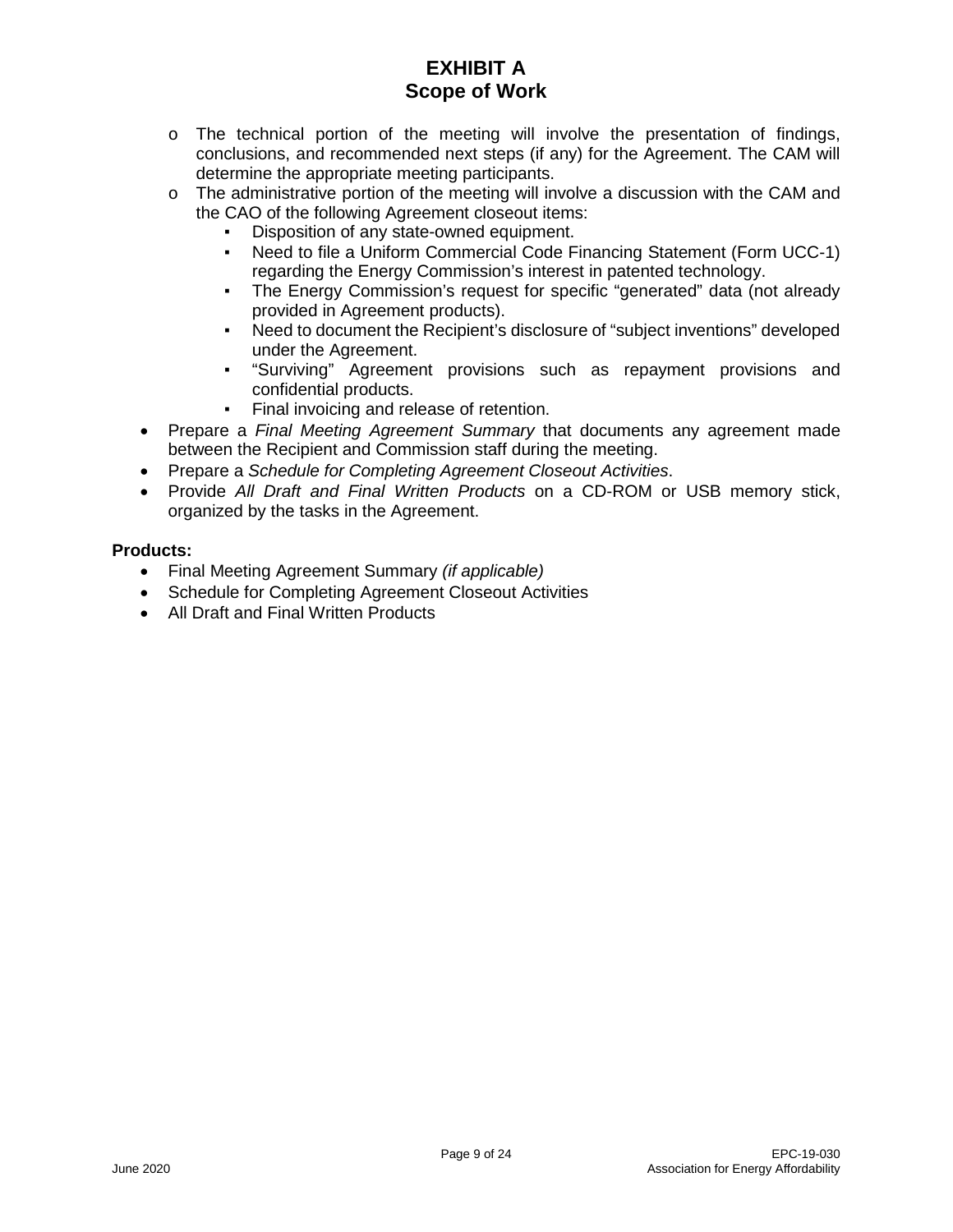### *REPORTS AND INVOICES*

#### **Subtask 1.5 Progress Reports and Invoices**

The goals of this subtask are to: (1) periodically verify that satisfactory and continued progress is made towards achieving the project objectives of this Agreement; and (2) ensure that invoices contain all required information and are submitted in the appropriate format.

#### **The Recipient shall:**

- Submit a monthly *Progress Report* to the CAM. Each progress report must:
	- $\circ$  Summarize progress made on all Agreement activities as specified in the scope of work for the preceding month, including accomplishments, problems, milestones, products, schedule, fiscal status, and an assessment of the ability to complete the Agreement within the current budget and any anticipated cost overruns. See the Progress Report Format Attachment for the recommended specifications.
- Submit a monthly or quarterly *Invoice* that follows the instructions in the "Payment of Funds" section of the terms and conditions, including a financial report on Match Fund and in-state expenditures.

#### **Products:**

- Progress Reports
- Invoices

### **Subtask 1.6 Final Report**

The goal of this subtask is to prepare a comprehensive Final Report that describes the original purpose, approach, results, and conclusions of the work performed under this Agreement. The CAM will review the Final Report, which will be due at least **two months** before the Agreement end date. When creating the Final Report Outline and the Final Report, the Recipient must use the Style Manual provided by the CAM.

#### **Subtask 1.6.1 Final Report Outline**

#### **The Recipient shall:**

• Prepare a *Final Report Outline* in accordance with the *Style Manual* provided by the CAM. *(See Task 1.1 for requirements for draft and final products.)*

#### **Recipient Products:**

• Final Report Outline (draft and final)

#### **CAM Product:**

- Style Manual
- Comments on Draft Final Report Outline
- Acceptance of Final Report Outline

#### **Subtask 1.6.2 Final Report**

#### **The Recipient shall:**

• Prepare a *Final Report* for this Agreement in accordance with the approved Final Report Outline, Style Manual, and Final Report Template provided by the CAM with the following considerations: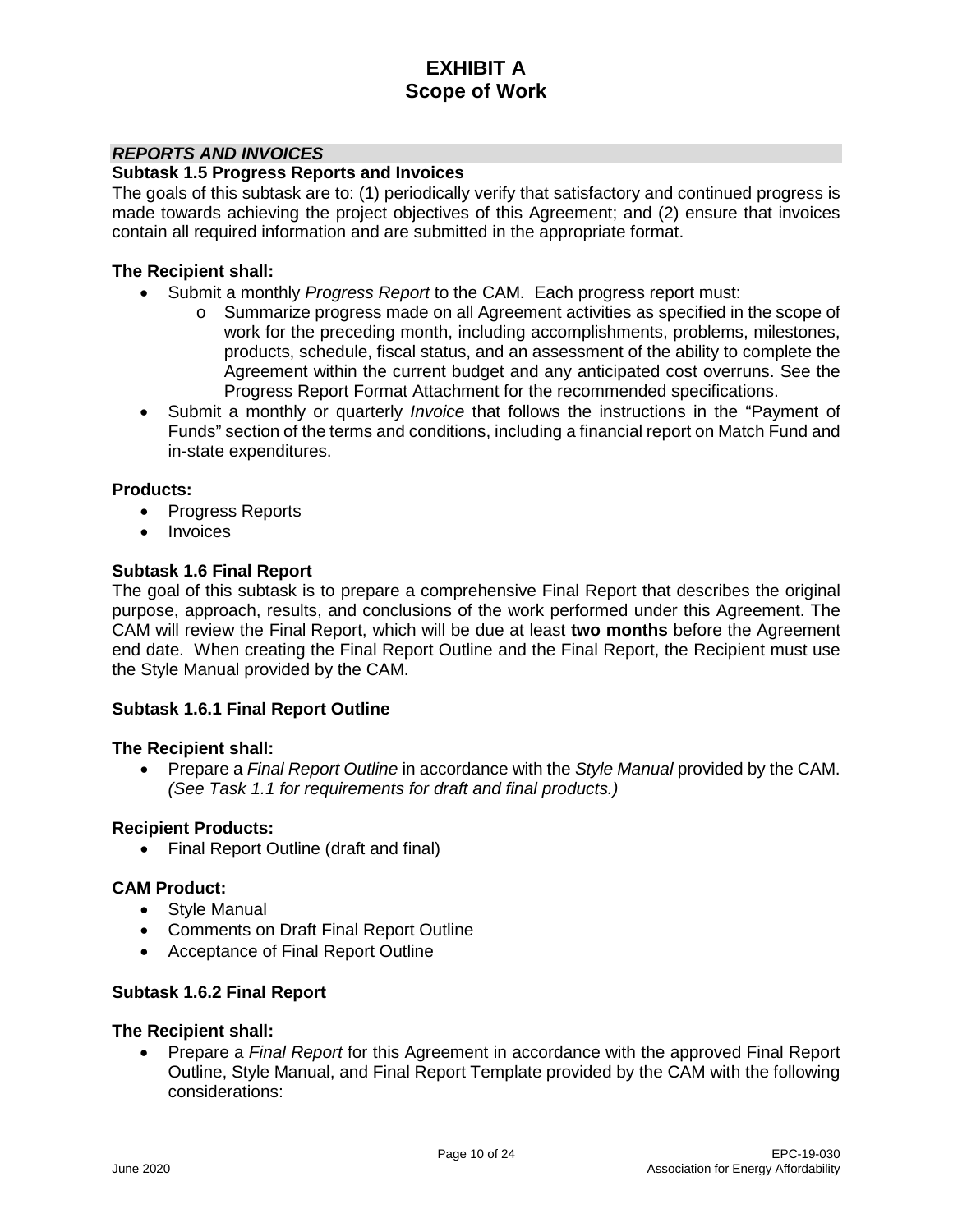- $\circ$  Ensure that the report includes the following items, in the following order:
	- Cover page (**required**)
	- **•** Credits page on the reverse side of cover with legal disclaimer (**required**)<br>• Acknowledgements page (ontional)
	- Acknowledgements page (optional)
	- Preface (**required**)
	- Abstract, keywords, and citation page (**required**)
	- Table of Contents (**required**, followed by List of Figures and List of Tables, if needed)
	- **Executive summary (required)**
	- Body of the report (**required**)
	- References (if applicable)
	- Glossary/Acronyms (If more than 10 acronyms or abbreviations are used, it is required.)
	- Bibliography (if applicable)
	- Appendices (if applicable) (Create a separate volume if very large.)
	- Attachments (if applicable)
- o Ensure that the document is written in the third person.
- o Ensure that the Executive Summary is understandable to the lay public.
	- Briefly summarize the completed work. Succinctly describe the project results and whether or not the project goals were accomplished.
	- Identify which specific ratepayers can benefit from the project results and how they can achieve the benefits.
	- If it's necessary to use a technical term in the Executive Summary, provide a brief definition or explanation when the technical term is first used.
- o Follow the Style Guide format requirements for headings, figures/tables, citations, and acronyms/abbreviations.
- o Ensure that the document omits subjective comments and opinions. However, recommendations in the conclusion of the report are allowed.
- o Include a brief description of the project results in the Abstract.
- Submit a draft of the report to the CAM for review and comment. The CAM will provide written comments to the Recipient on the draft product within 15 days of receipt
- Consider incorporating all CAM comments into the Final Report. If the Recipient disagrees with any comment, provide a written response explaining why the comment was not incorporated into the final product
- Submit the revised Final Report and responses to comments within 10 days of notice by the CAM, unless the CAM specifies a longer time period or approves a request for additional time.
- Submit one bound copy of the *Final Report* to the CAM along with *Written Responses to Comments on the Draft Final Report*.

# **Products**:

- Final Report (draft and final)
- Written Responses to Comments on the Draft Final Report

#### **CAM Product:**

• Written Comments on the Draft Final Report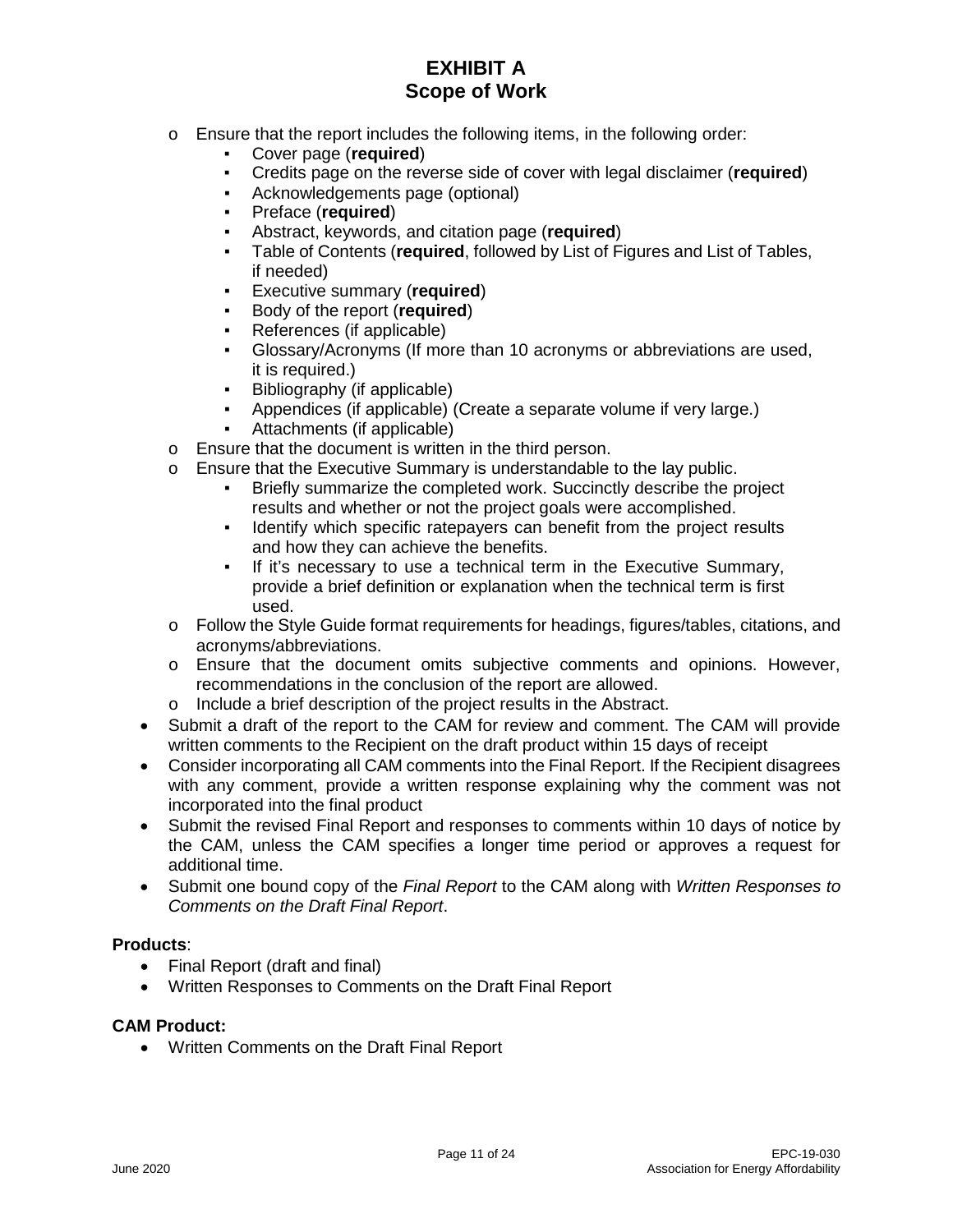# *MATCH FUNDS, PERMITS, AND SUBCONTRACTS*

**Subtask 1.7 Match Funds**

The goal of this subtask is to ensure that the Recipient obtains any match funds planned for this Agreement and applies them to the Agreement during the Agreement term.

While the costs to obtain and document match funds are not reimbursable under this Agreement, the Recipient may spend match funds for this task. The Recipient may only spend match funds during the Agreement term, either concurrently or prior to the use of Energy Commission funds. Match funds must be identified in writing, and the Recipient must obtain any associated commitments before incurring any costs for which the Recipient will request reimbursement.

#### **The Recipient shall:**

• Prepare a *Match Funds Status Letter* that documents the match funds committed to this Agreement. If no match funds were part of the proposal that led to the Energy Commission awarding this Agreement and none have been identified at the time this Agreement starts, then state this in the letter.

If match funds were a part of the proposal that led to the Energy Commission awarding this Agreement, then provide in the letter:

- o A list of the match funds that identifies:
	- The amount of cash match funds, their source(s) (including a contact name, address, and telephone number), and the task(s) to which the match funds will be applied.
	- The amount of each in-kind contribution, a description of the contribution type (e.g., property, services), the documented market or book value, the source (including a contact name, address, and telephone number), and the task(s) to which the match funds will be applied. If the in-kind contribution is equipment or other tangible or real property, the Recipient must identify its owner and provide a contact name, address, telephone number, and the address where the property is located.
	- If different from the solicitation application, provide a letter of commitment from an authorized representative of each source of match funding that the funds or contributions have been secured.
- At the Kick-off meeting, discuss match funds and the impact on the project if they are significantly reduced or not obtained as committed. If applicable, match funds will be included as a line item in the progress reports and will be a topic at CPR meetings.
- Provide a *Supplemental Match Funds Notification Letter* to the CAM of receipt of additional match funds.
- Provide a *Match Funds Reduction Notification Letter* to the CAM if existing match funds are reduced during the course of the Agreement. Reduction of match funds may trigger a CPR meeting.

#### **Products:**

- Match Funds Status Letter
- Supplemental Match Funds Notification Letter *(if applicable)*
- Match Funds Reduction Notification Letter *(if applicable)*

•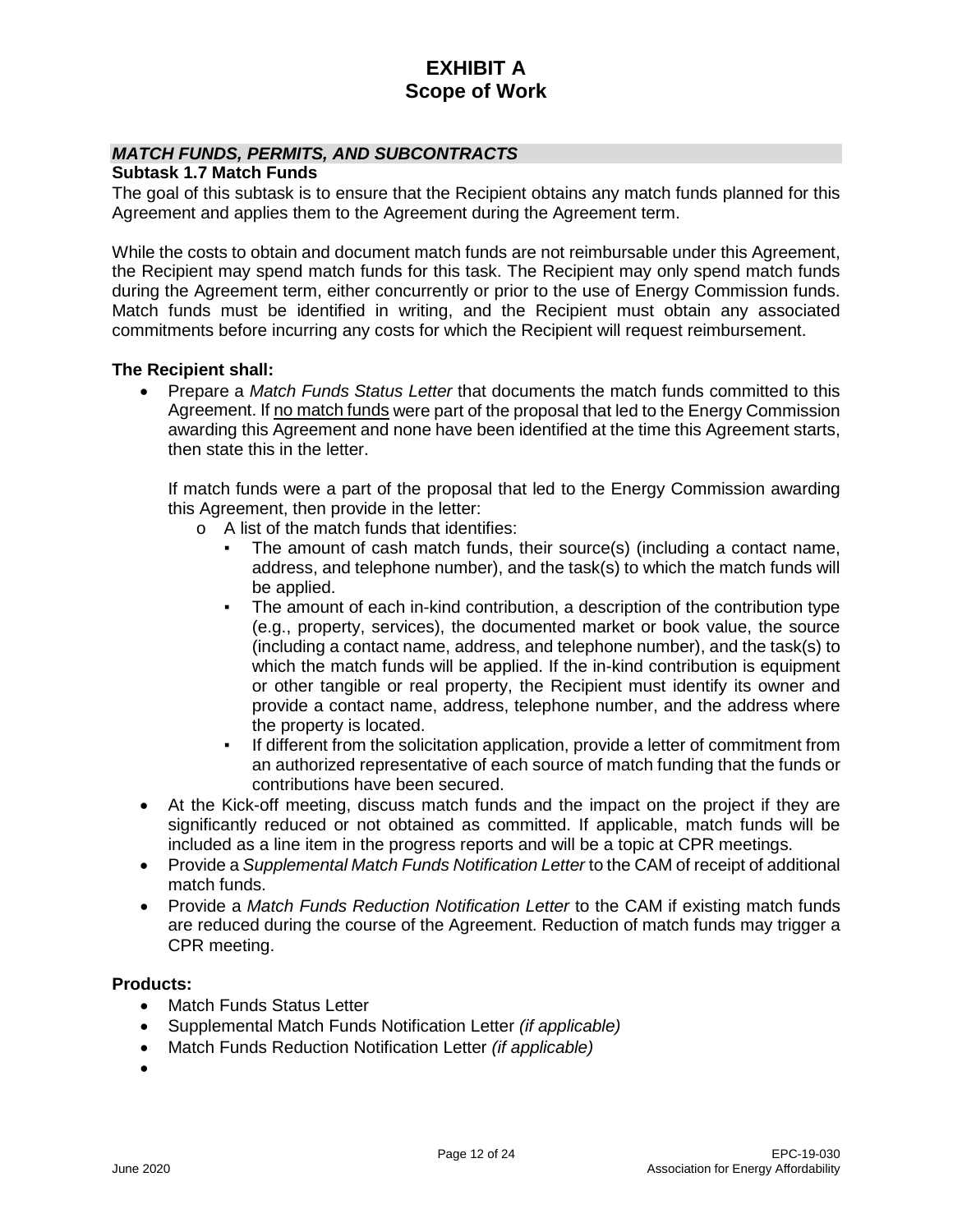### **Subtask 1.8 Permits**

The goal of this subtask is to obtain all permits required for work completed under this Agreement in advance of the date they are needed to keep the Agreement schedule on track. Permit costs and the expenses associated with obtaining permits are not reimbursable under this Agreement, with the exception of costs incurred by University of California recipients. Permits must be identified and obtained before the Recipient may incur any costs related to the use of the permit(s) for which the Recipient will request reimbursement.

#### **The Recipient shall:**

- Prepare a *Permit Status Letter* that documents the permits required to conduct this Agreement. If no permits are required at the start of this Agreement, then state this in the letter. If permits will be required during the course of the Agreement, provide in the letter:
	- $\circ$  A list of the permits that identifies: (1) the type of permit; and (2) the name, address, and telephone number of the permitting jurisdictions or lead agencies.
	- $\circ$  The schedule the Recipient will follow in applying for and obtaining the permits.

The list of permits and the schedule for obtaining them will be discussed at the Kick-off meeting (subtask 1.2), and a timetable for submitting the updated list, schedule, and copies of the permits will be developed. The impact on the project if the permits are not obtained in a timely fashion or are denied will also be discussed. If applicable, permits will be included as a line item in progress reports and will be a topic at CPR meetings.

- If during the course of the Agreement additional permits become necessary, then provide the CAM with an *Updated List of Permits* (including the appropriate information on each permit) and an *Updated Schedule for Acquiring Permits*.
- Send the CAM a *Copy of Each Approved Permit*.
- If during the course of the Agreement permits are not obtained on time or are denied, notify the CAM within 5 days. Either of these events may trigger a CPR meeting.

#### **Products:**

- Permit Status Letter
- Updated List of Permits *(if applicable)*
- Updated Schedule for Acquiring Permits *(if applicable)*
- Copy of Each Approved Permit *(if applicable)*

# **Subtask 1.9 Subcontracts**

The goals of this subtask are to: (1) procure subcontracts required to carry out the tasks under this Agreement; and (2) ensure that the subcontracts are consistent with the terms and conditions of this Agreement.

- Manage and coordinate subcontractor activities in accordance with the requirements of this Agreement.
- Incorporate this Agreement by reference into each subcontract.
- Include any required Energy Commission flow-down provisions in each subcontract, in addition to a statement that the terms of this Agreement will prevail if they conflict with the subcontract terms.
- If required by the CAM, submit a draft of each *Subcontract* required to conduct the work under this Agreement.
- Submit a final copy of the executed subcontract.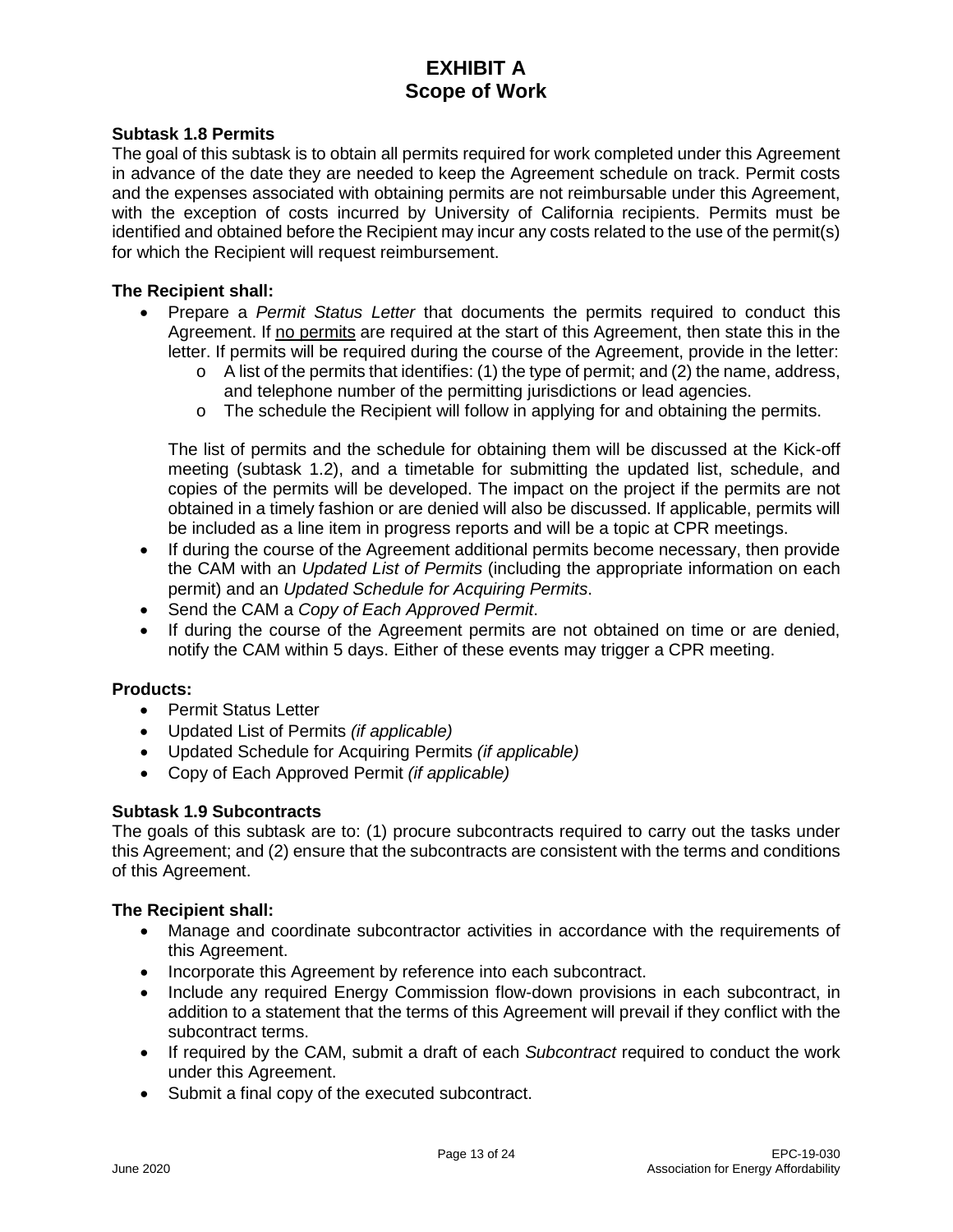• Notify and receive written approval from the CAM prior to adding any new subcontractors (see the discussion of subcontractor additions in the terms and conditions).

### **Products:**

• Subcontracts *(draft if required by the CAM)*

# *TECHNICAL ADVISORY COMMITTEE*

# **Subtask 1.10 Technical Advisory Committee (TAC)**

The goal of this subtask is to create an advisory committee for this Agreement. The TAC should be composed of diverse professionals. The composition will vary depending on interest, availability, and need. TAC members will serve at the CAM's discretion. The purpose of the TAC is to:

- Provide guidance in project direction. The guidance may include scope and methodologies, timing, and coordination with other projects. The guidance may be based on:
	- o Technical area expertise;
	- o Knowledge of market applications; or
	- o Linkages between the agreement work and other past, present, or future projects (both public and private sectors) that TAC members are aware of in a particular area.
- Review products and provide recommendations for needed product adjustments, refinements, or enhancements.
- Evaluate the tangible benefits of the project to the state of California, and provide recommendations as needed to enhance the benefits.
- Provide recommendations regarding information dissemination, market pathways, or commercialization strategies relevant to the project products.

The TAC may be composed of qualified professionals spanning the following types of disciplines:

- Researchers knowledgeable about the project subject matter;
- Members of trades that will apply the results of the project (e.g., designers, engineers, architects, contractors, and trade representatives);
- Public interest market transformation implementers;
- Product developers relevant to the project;
- U.S. Department of Energy research managers, or experts from other federal or state agencies relevant to the project;
- Public interest environmental groups;
- Utility representatives;
- Air district staff; and
- Members of relevant technical society committees.

- Prepare a *List of Potential TAC Members* that includes the names, companies, physical and electronic addresses, and phone numbers of potential members. The list will be discussed at the Kick-off meeting, and a schedule for recruiting members and holding the first TAC meeting will be developed.
- Recruit TAC members. Ensure that each individual understands member obligations and the TAC meeting schedule developed in subtask 1.11.
- Prepare a *List of TAC Members* once all TAC members have committed to serving on the TAC.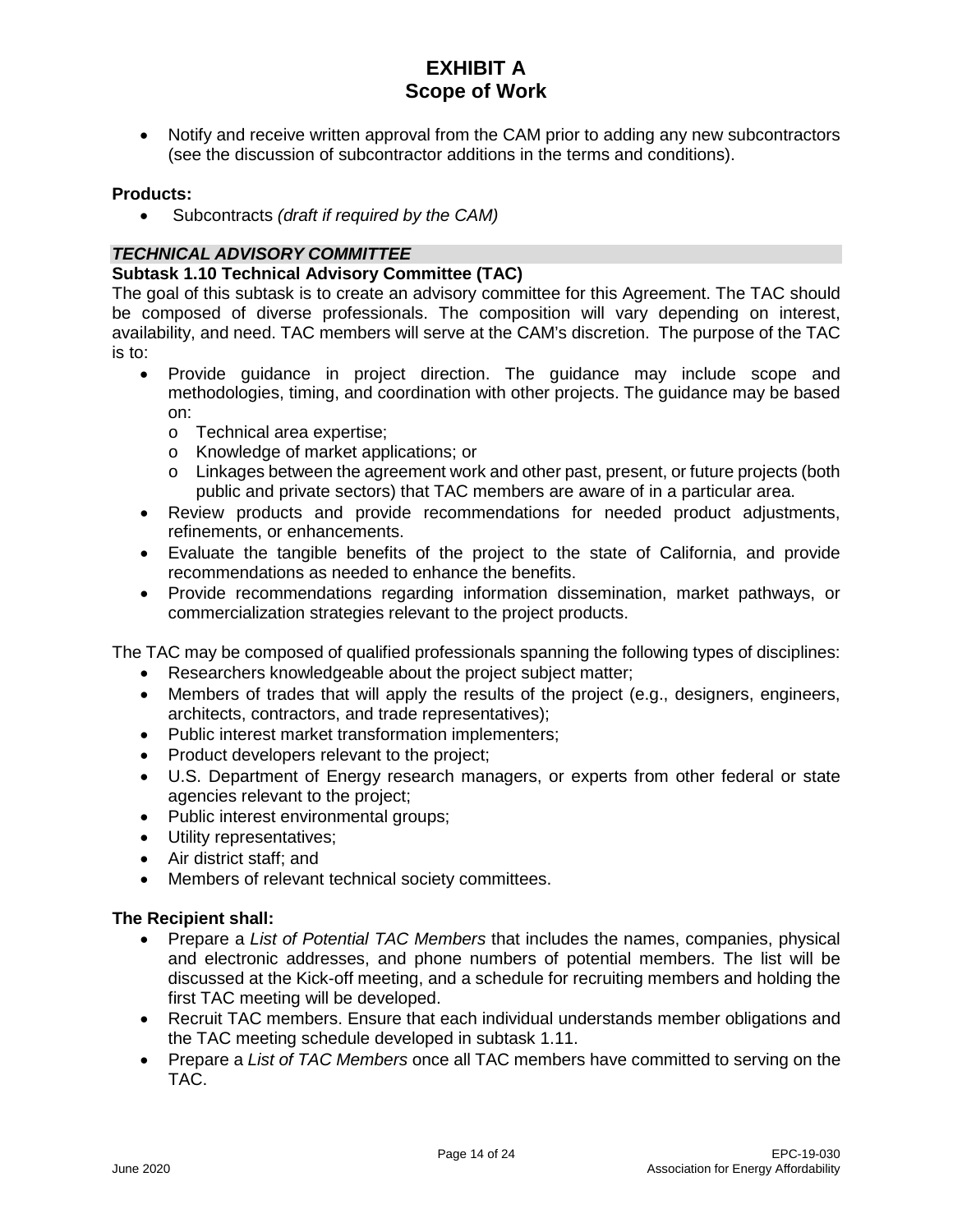• Submit *Documentation of TAC Member Commitment* (such as Letters of Acceptance) from each TAC member.

### **Products:**

- List of Potential TAC Members
- List of TAC Members
- Documentation of TAC Member Commitment

### **Subtask 1.11 TAC Meetings**

The goal of this subtask is for the TAC to provide strategic guidance for the project by participating in regular meetings, which may be held via teleconference.

### **The Recipient shall:**

- Discuss the TAC meeting schedule with the CAM at the Kick-off meeting. Determine the number and location of meetings (in-person and via teleconference) in consultation with the CAM.
- Prepare a *TAC Meeting Schedule* that will be presented to the TAC members during recruiting. Revise the schedule after the first TAC meeting to incorporate meeting comments.
- Prepare a *TAC Meeting Agenda* and *TAC Meeting Back-up Materials* for each TAC meeting.
- Organize and lead TAC meetings in accordance with the TAC Meeting Schedule. Changes to the schedule must be pre-approved in writing by the CAM.
- Prepare *TAC Meeting Summaries* that include any recommended resolutions of major TAC issues.

# **The TAC shall:**

- Help set the project team's goals and contribute to the development and evaluation of its statement of proposed objectives as the project evolves.
- Provide a credible and objective sounding board on the wide range of technical and financial barriers and opportunities.
- Help identify key areas where the project has a competitive advantage, value proposition, or strength upon which to build.
- Advocate on behalf of the project in its effort to build partnerships, governmental support and relationships with a national spectrum of influential leaders.
- Ask probing questions that insure a long-term perspective on decision-making and progress toward the project's strategic goals.

#### **Products:**

- TAC Meeting Schedule (draft and final)
- TAC Meeting Agendas (draft and final)
- TAC Meeting Back-up Materials
- TAC Meeting Summaries

# **IV. TECHNICAL TASKS**

# **TASK 2: COMPREHENSIVE SYSTEM EVALUATION**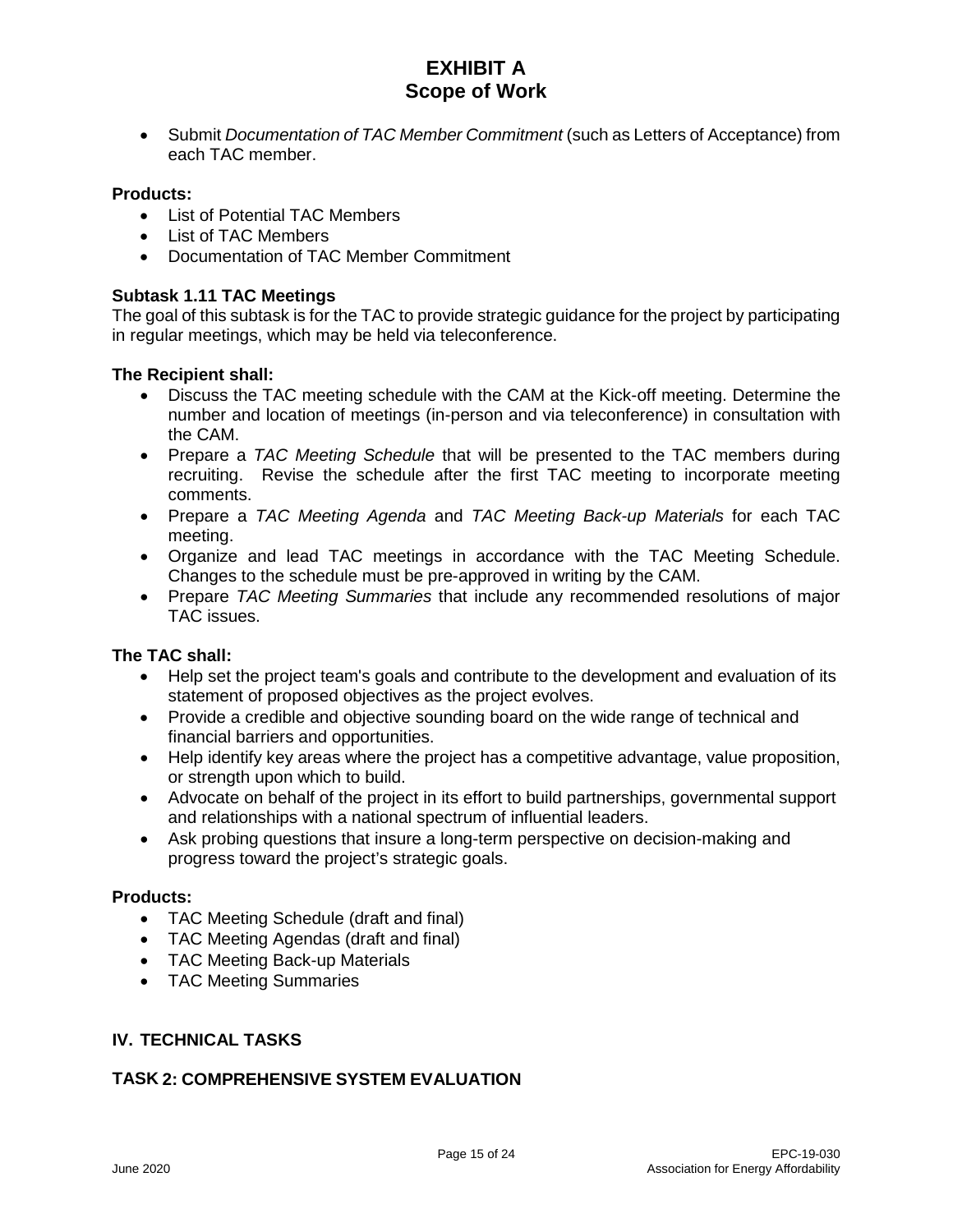The goal of this task is to perform a comprehensive review of available Mitsubishi QAHV literature and partner with the manufacturer's engineering team to evaluate the configurability of the product. This includes potential design configurations, unique engineering requirements, control options, operational modes, and applications.

### **The Recipient shall:**

- Review existing product literature to establish a baseline understanding of the product**'**s offerings.
- Partner with Mitsubishi's engineering team to be familiarized with the QAHV's capabilities and configuration options.
- Meet with design teams that have installed the QAHV outside of the U.S. for lessons learned and obtain available design documents to assess for strengths and weaknesses.
- Summarize findings in a *Quality Assessment Summary of Product Literature* document to include, but not be limited to: a) results of product literature review, b) configuration options, c) lessons learned from previous installations, d) strengths and weaknesses based on design document review, and d) other information that can be used as a reference during the design of the demonstration site systems and development of the design guidelines.
- Develop an approximately 10-page *Quick Design Guide* and approximately two-page *Quick Guide* that highlights key high-level design considerations.
- Prepare *CPR Report #1* in accordance with Subtask 1.3 (CPR Meetings).
- Participate in a CPR Meeting

### **Products:**

- Quality Assessment Summary of Product Literature
- Quick Design Guide (draft and final)
- Quick Guide (draft and final)
- CPR Report #1

# **TASK 3: DEVELOP DESIGN, OPERATIONAL, AND MEASUREMENT AND VERIFICATION TEST PLANS**

The goals of this task are to select design configurations for evaluation and develop an operational test plan to compare performance across the different configurations. The selected configurations will be determined based on the results of Task 2 and the project team's knowledge of California's existing multifamily building stock for most common applications.

# **Subtask 3.1 System Design Selection**

The goal of this subtask is to identify the three to five most promising design configurations to apply and test in at least five multifamily demonstration projects located in low income or disadvantaged communities.

- Assess potential design options and select the most promising and applicable to the largest array of building stock in California.
- Develop a *Design Selection List* of the configurations to be tested at the demonstration sites and include a description of the targeted multifamily building stock.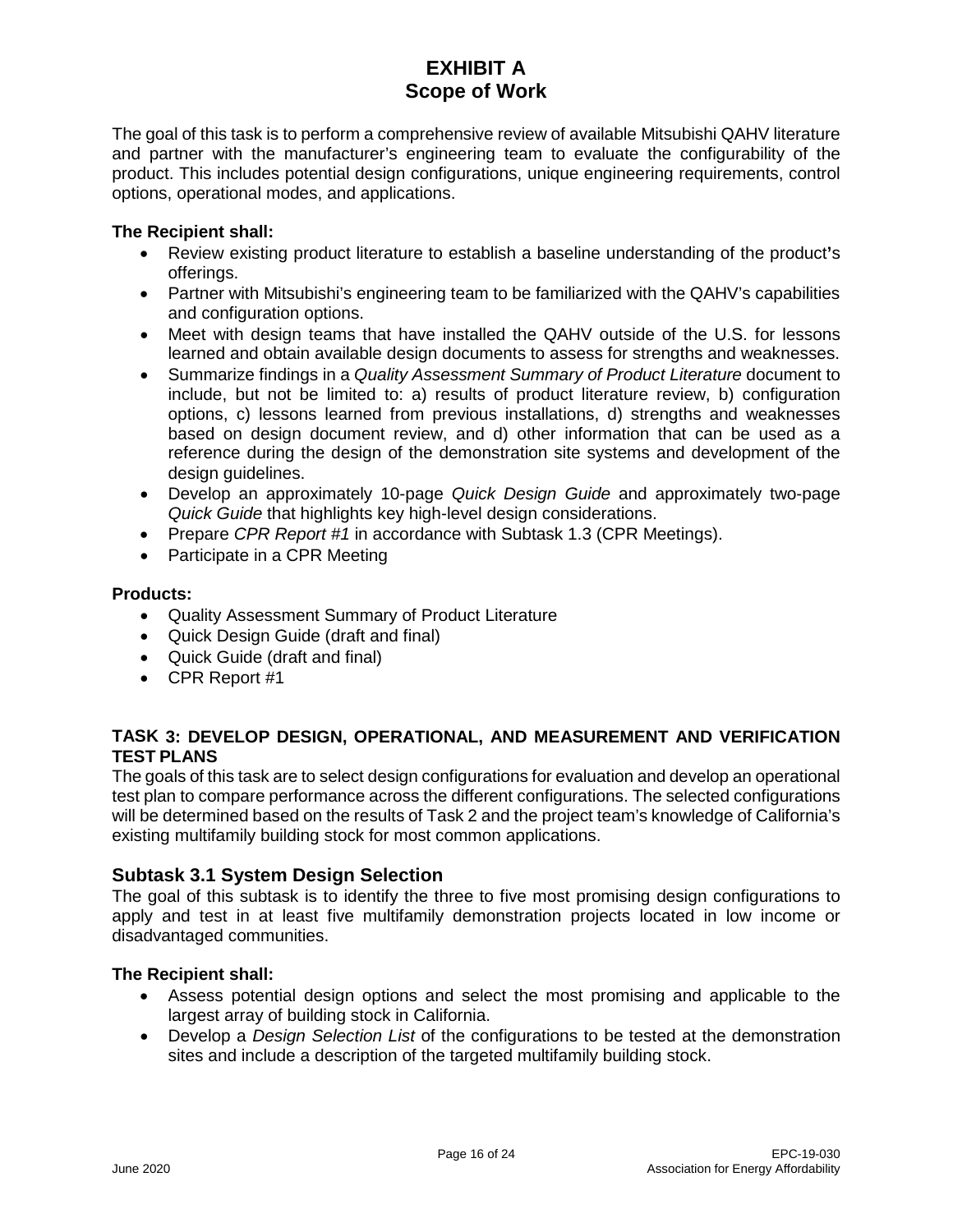#### **Products:**

• Design Selection List (draft and final)

### **Subtask 3.2 Operational Test Plan**

The goal of this subtask is to develop a test plan of operational setups to compare across the selected design configurations.

#### **The Recipient shall:**

- Compare different operations setups, including operation modes, control sequences, and system sensor options.
- Create an *Operational Test Plan* that will detail the operations setups to be tested and compared across the selected design configurations of the targeted multifamily building stock.

#### **Products:**

• Operations Test Plan (draft and final)

### **Subtask 3.3 Measurement and Verification (M&V) Plan**

The goal of this subtask is to establish a process for monitoring, measuring, and evaluating the system performance at each of the demonstration sites.

#### **The Recipient shall:**

o Develop *M&V Plans* for each of the demonstration sites that will detail the approach for instrumentation, pre- and post-data collection, data to be collected, duration period, data analyses, and statistical analyses. M&V Plans shall be prepared per the International Performance Measurement and Verification Protocol (or equivalent protocol) and shall capture at least nine (9) months of performance data (Summer, Winter, and Spring/Fall) under real-world operating conditions.

#### **Products:**

• M&V Plans (draft and final)

# **TASK 4: FINALIZE DEMONSTRATION PROJECT SITE SELECTION AND RECRUITMENT**

The goal of this task is to finalize the selection of at least five demonstration sites and ensure that they can suitably accommodate the design configurations selected in Subtask 3.1.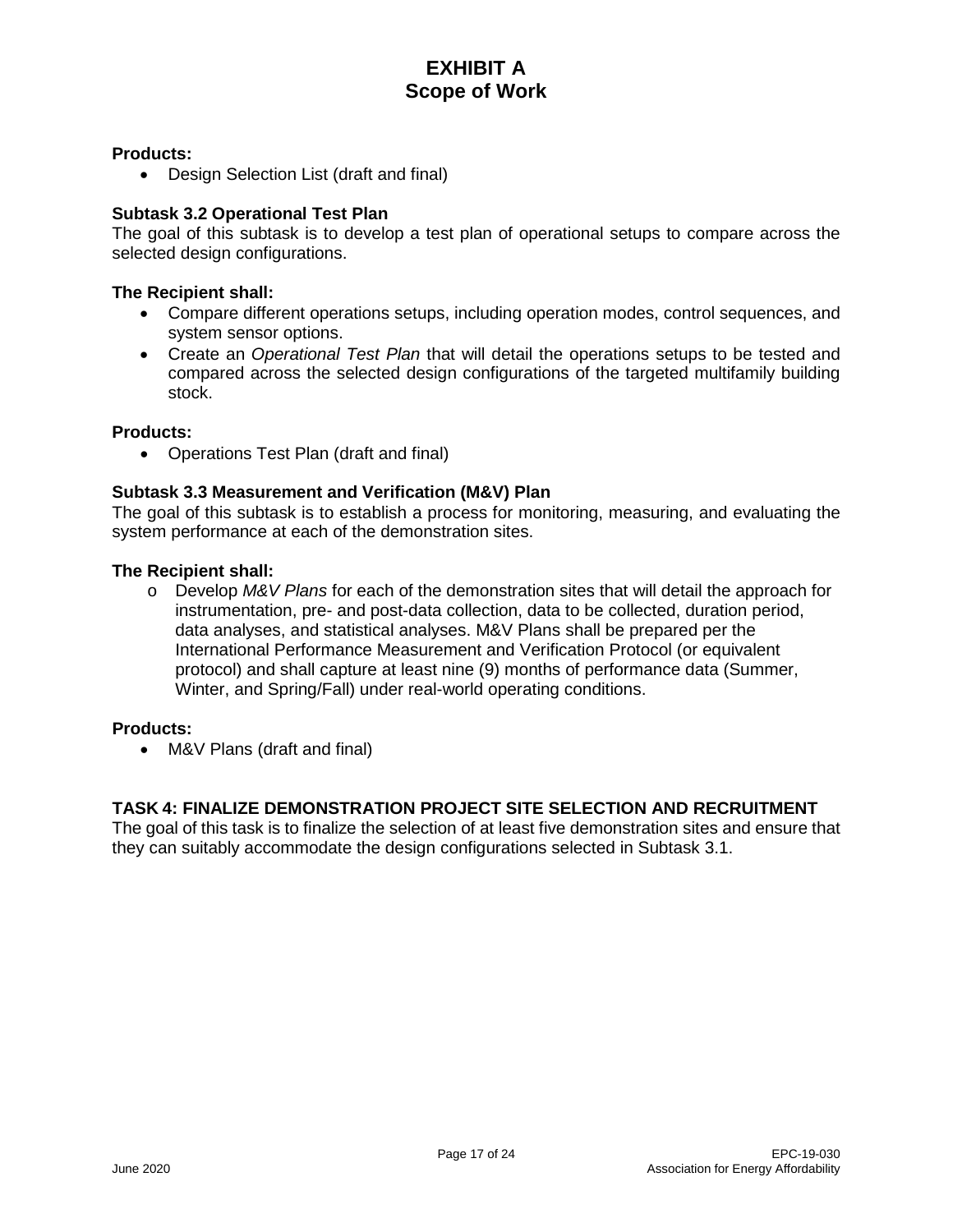# **Subtask 4.1 Confirm Final Availability and Feasibility of Pre-Selected Sites**

The goal of this subtask is to determine if sites that were committed in the proposal stage are able to serve as demonstration sites and have characteristics that are aligned with the project team's intended design configurations.

### **The Recipient shall:**

- Contact sites that were committed during the proposal stage to confirm both availability and high-level feasibility for the determined design configurations.
- Find suitable alternate sites in the case that the original sites are poor candidates for the selected design configurations or are no longer able to serve as a demonstration site.
- Obtain advance approval from the CAM for alternate site selections.
- Create a *Demonstration Site List* that lists the final selections for demonstration sites, including address and property description that made them good sites for the demonstration.
- Submit *Letter of Commitment* from demonstration site owners identified in the *Final Demonstration Site List*. Letters of commitment shall identify the demonstration site by address, confirm that the site is in a low income or disadvantaged community, and state the demonstration site owner's unconditional commitment to the project.

### **Products:**

- Demonstration Site List (draft and final)
- Letter of Commitment

### **Subtask 4.2 Obtain and Analyze Site Utility Data**

The goal of this subtask is to obtain baseline energy consumption data and establish a pre-retrofit baseline.

#### **The Recipient shall:**

- Collaborate with property management at each demonstration site to access utility (electric and natural gas) data and establish WegoWise $<sup>6</sup>$  $<sup>6</sup>$  $<sup>6</sup>$  accounts for increased data</sup> transparency.
- Provide *Benchmarking Results* to include an analysis of baseline utility data for each demonstration site, including both energy and cost, showing monthly consumption over a 12-month period.

#### **Products:**

• Benchmarking Results

# **TASK 5: DEMONSTRATION SITE DESIGN ENGINEERING**

The goal of this task is to design the retrofit systems for the five or more demonstration sites using the design configurations and operation setups outlined in Task 3. The CAM may, in writing, approve a reduction in the number of demonstration sites.

#### **Subtask 5.1 Review Existing Conditions at Demonstration Sites**

The goal of this subtask is to familiarize the project team with the selected demonstration sites through plan review, evaluation of owner provided documentation of current equipment and

<span id="page-20-0"></span><sup>&</sup>lt;sup>6</sup> WegoWise is an online tool for tracking utility data, benchmarking energy and water use, prioritizing retrofits, and measurement and verification. https://www.wegowise.com/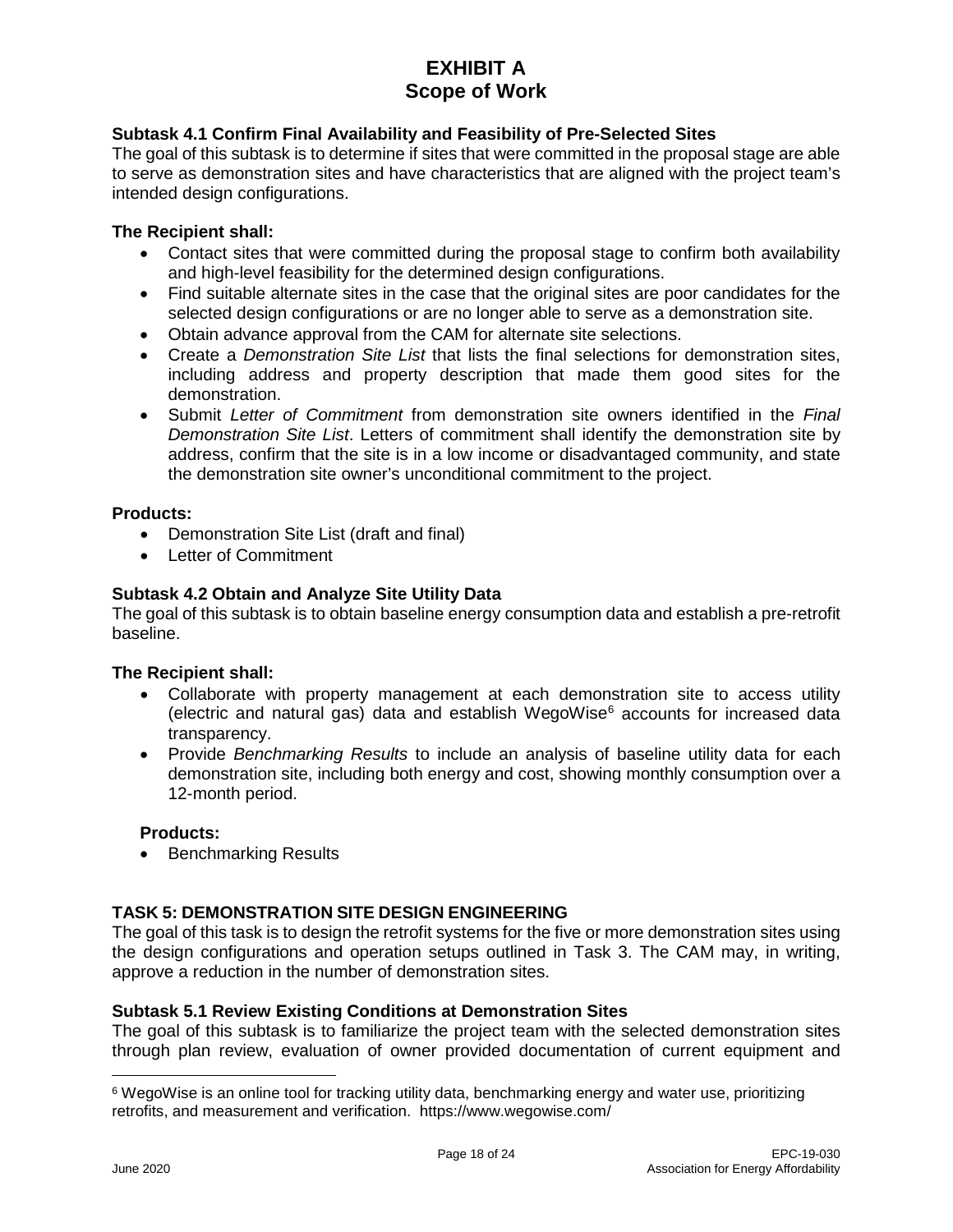electric infrastructure, and site visits.

#### **The Recipient shall:**

- Review building plans and owner documentation to understand the existing building characteristics, equipment, electrical infrastructure configuration, hot water operational parameters and set points, and tenant issues with current system.
- Visit site to confirm building details and install data monitoring equipment to measure existing hot water load.
- Perform feasibility assessments based on existing infrastructure, such as equipment locations, electrical capacity, and load assessments.
- Summarize findings from the site visits, data monitoring and feasibility assessments in an *Energy Audit Report* that discusses all the items in subtask 5.1
- Prepare *CPR Report* in accordance with Subtask 1.3 (CPR Meetings).
- Participate in a CPR Meeting

#### **Products:**

- Energy Audit Report
- CPR Report #2

#### **Subtask 5.2 Systems Engineering and Design**

The goal of this subtask is to design and engineer a set of building plans for each of the demonstration sites. These plans will include replicable and standardized designs that are transferable to a large volume of multifamily buildings that the demonstration sites were selected to represent.

#### **The Recipient shall:**

- Design, engineer, and prepare a set of mechanical, electrical and plumbing plans for each demonstration site.
- Develop *Building Specifications Report* that discusses in narrative form the installation requirements for each of the demonstration projects, highlights any non-standardized requirements, identifies any local building permit and utility requirements, and provides a schematic of each installation.

#### **Products:**

• Building Specifications Report

#### **Subtask 5.3 Retrofit Delivery and Commissioning**

The goal of this subtask is to oversee the installation of the low-GWP central HPWHs at each of the demonstration sites (at least five (5) total) and to provide building commissioning to optimize the performance of the HPWHs and reduce the performance risks associated with this emerging technology.

- Review submittals and work with installation contractors to ensure that they understand all elements of the design.
- Perform pre-installation and mid-construction site visits to ensure quality control for each site.
- Install low GWP central HPWH units in each of the demonstration sites (at least five (5) total)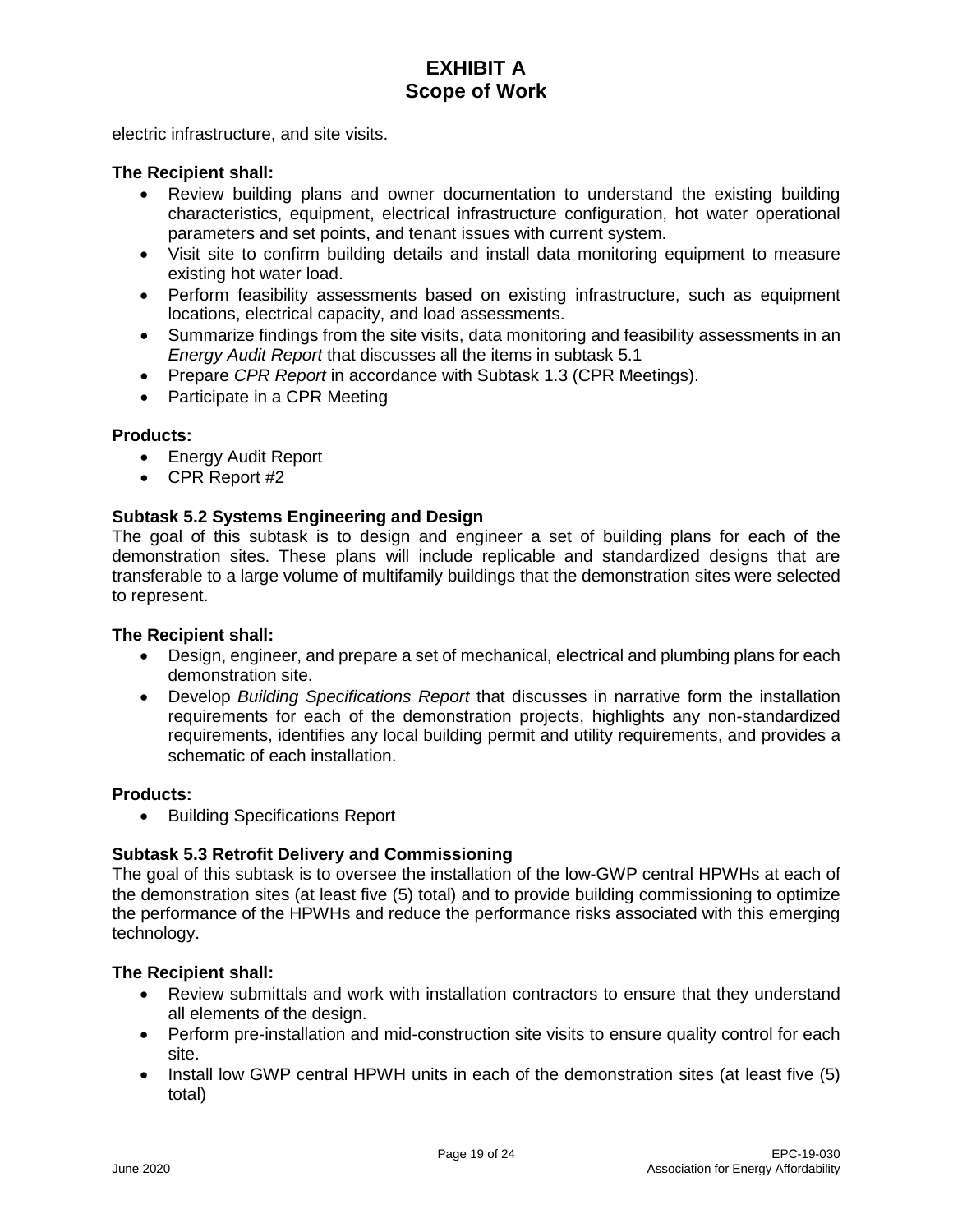- Perform on-site post installation verifications for each site to ensure the as-built conditions match the design documents and to confirm installation quality.
- Conduct commissioning and quality control on each demonstration site
- Prepare *Commissioning Reports* for each site to discuss the commissioning plan, and that as built conditions match design documents and installation quality.

### **Products:**

• Commissioning Reports

### **TASK 6: EVALUATION, MEASUREMENT, AND VERIFICATION**

The goal of this task is to install M&V packages to monitor and verify retrofit system performance.

### **The Recipient shall:**

- Install additional M&V equipment, if not included as part of HPWH installation (subtask 5.3).
- Collect at least nine (9) months of field data and analyze to quantify system performance based on the M&V plan (subtask 3.3). The CAM may, in writing, approve a reduction in the length of data collection.
- Identify unexpected performance and adjust system to improve overall efficiency.
- Prepare *EM&V Report* that will include but not be limited to: a) summary of data collection and analysis findings for each site, b) summary of any equipment adjustments made to improve system performance, c) discussion of whether the goals in Table 1, objectives, benefits and other advancements described in this agreement were met, d) input from tenants, and e) provide support on T24 modeling assumptions and algorithms in the CBECC engine.

#### **Products:**

• EM&V Report (draft and final)

# **TASK 7: PRODUCT ENHANCEMENT AND DESIGN GUIDE DEVELOPMENT**

The goals of this task are to summarize the findings of this project in a design guide that will enable the design community and trades to deploy successful installations of low-GWP central HPWHs.

- Share lessons learned and areas for improvement with Mitsubishi's engineering team and others to direct development of low-GWP central HPWHs towards options that will best serve California's multifamily housing market.
- Determine cost reduction strategies to enable commercial scaling.
- Publish a *Low Global Warming Potential Central Heat Pump Water Heater Design Guide* that details the recommended design configurations based on building characteristics, as well as best practice installation.
- Circulate the Low Global Warming Potential Central Heat Pump Water Heater Design Guide to industry stakeholders and make the guide publicly available.
- Identify areas for process improvements with recommendations to be published in an *Installation Guidance Manual*.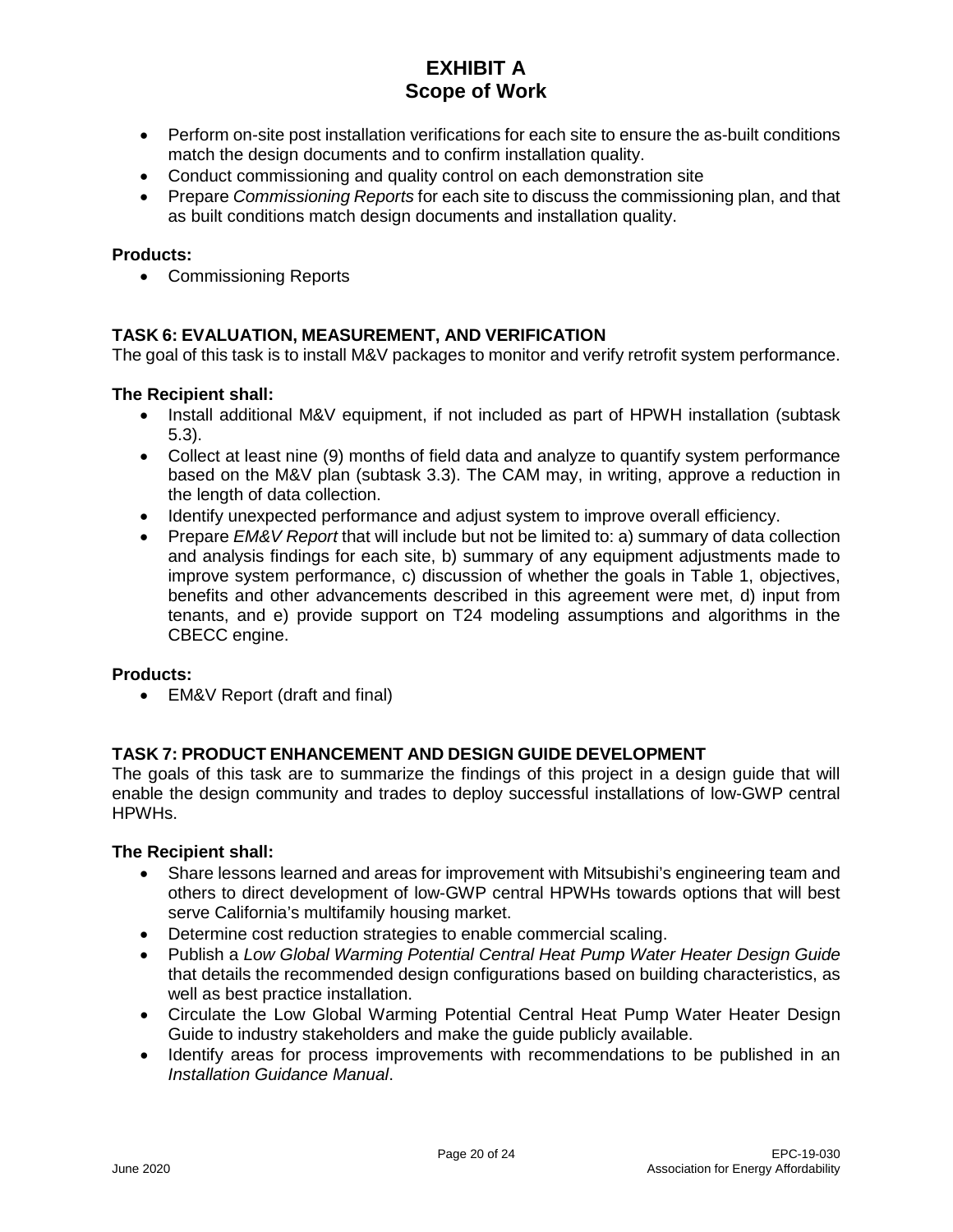### **Products:**

- Low Global Warming Potential Central Heat Pump Water Heater Design Guide (draft and final)
- Installation Guidance Manual

# **TASK 8: EVALUATION OF PROJECT BENEFITS**

The goal of this task is to report the benefits resulting from this project.

- Complete three Project Benefits Questionnaires that correspond to three main intervals in the Agreement: (1) *Kick-off Meeting Benefits Questionnaire*; (2) *Mid-term Benefits Questionnaire*; and (3) *Final Meeting Benefits Questionnaire*.
- Provide all key assumptions used to estimate projected benefits, including targeted market sector (e.g., population and geographic location), projected market penetration, baseline and projected energy use and cost, operating conditions, and emission reduction calculations. Examples of information that may be requested in the questionnaires include:
	- o For Product Development Projects and Project Demonstrations:
		- Published documents, including date, title, and periodical name.
		- Estimated or actual energy and cost savings, and estimated statewide energy savings once market potential has been realized. Identify all assumptions used in the estimates.
		- **Greenhouse gas and criteria emissions reductions.**
		- Other non-energy benefits such as reliability, public safety, lower operational cost, environmental improvement, indoor environmental quality, and societal benefits.
		- Data on potential job creation, market potential, economic development, and increased state revenue as a result of the project.
		- A discussion of project product downloads from websites, and publications in technical journals.
		- A comparison of project expectations and performance. Discuss whether the goals and objectives of the Agreement have been met and what improvements are needed, if any.
		- Additional Information for Product Development Projects:
			- Outcome of product development efforts, such copyrights and license agreements.
			- Units sold or projected to be sold in California and outside of California.
			- Total annual sales or projected annual sales (in dollars) of products developed under the Agreement.
			- Investment dollars/follow-on private funding as a result of Energy Commission funding.
			- Patent numbers and applications, along with dates and brief descriptions.
		- Additional Information for Product Demonstrations:
			- Outcome of demonstrations and status of technology.
			- Number of similar installations.
			- Jobs created/retained as a result of the Agreement.
	- o For Information/Tools and Other Research Studies: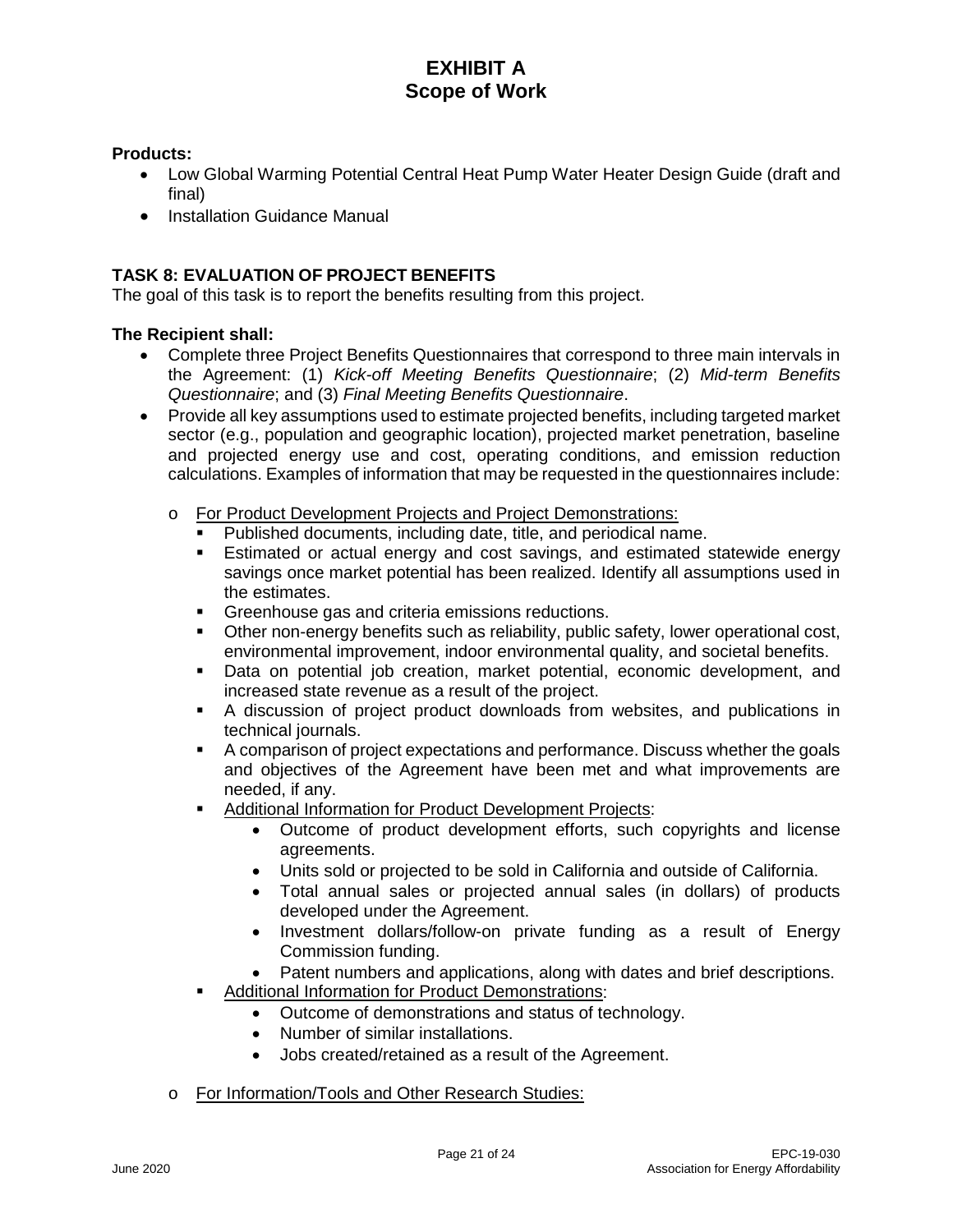- Outcome of project.
- Published documents, including date, title, and periodical name.
- A discussion of policy development. State if the project has been cited in government policy publications or technical journals, or has been used to inform regulatory bodies.
- The number of website downloads.
- An estimate of how the project information has affected energy use and cost, or have resulted in other non-energy benefits.
- An estimate of energy and non-energy benefits.
- Data on potential job creation, market potential, economic development, and increased state revenue as a result of project.
- A discussion of project product downloads from websites, and publications in technical journals.
- A comparison of project expectations and performance. Discuss whether the goals and objectives of the Agreement have been met and what improvements are needed, if any.
- Respond to CAM questions regarding responses to the questionnaires.

The Energy Commission may send the Recipient similar questionnaires after the Agreement term ends. Responses to these questionnaires will be voluntary.

#### **Products:**

- Kick-off Meeting Benefits Questionnaire
- Mid-term Benefits Questionnaire
- Final Meeting Benefits Questionnaire

# **TASK 9: TECHNOLOGY/KNOWLEDGE TRANSFER ACTIVITIES**

The goal of this task is to develop a plan and conduct activities to make the knowledge gained, experimental results, and lessons learned available and impactful to the public, the industry and key decision makers.

#### **Subtask 9.1 Technology/Knowledge Transfer**

The goal of this subtask is to develop key resources for technology transfer activities.

- Prepare an *Initial Fact Sheet* at start of the project that describes the project. Use the format provided by the CAM.
- Prepare a *Final Project Fact Sheet* at the project's conclusion that discusses results. Use the format provided by the CAM.
- Prepare a *Technology/Knowledge Transfer Plan* that includes:
	- An explanation of how the knowledge gained from the project will be made available to the public, including the targeted market sector and potential outreach to end users, utilities, regulatory agencies, and others.
	- A description of the intended use(s) for and users of the project results.
	- Published documents, including date, title, and periodical name.
	- Copies of documents, fact sheets, journal articles, press releases, and other documents prepared for public dissemination. These documents must include the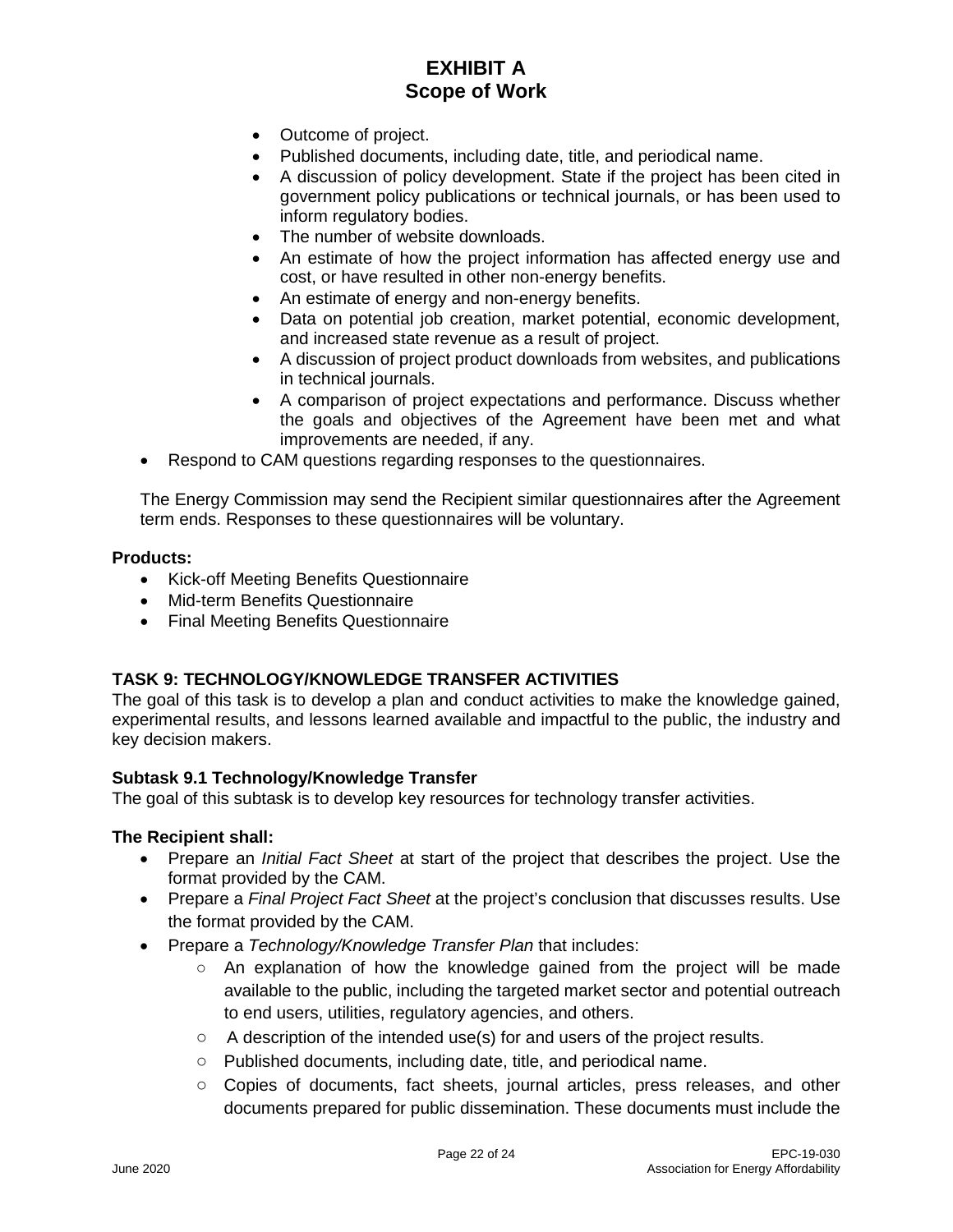Legal Notice required in the terms and conditions. Indicate where and when the documents were disseminated.

- A discussion of policy development. State if project has been or will be cited in government policy publications, or used to inform regulatory bodies.
- The number of website downloads or public requests for project results.
- Additional areas as determined by the CAM.
- Conduct technology transfer activities in accordance with the Technology/Knowledge Transfer Plan. These activities will be reported in the Progress Reports.
- When directed by the CAM, develop *Presentation Materials* for an Energy Commissionsponsored conference/workshop(s) on the project.
- When directed by the CAM, participate in annual EPIC symposium(s) sponsored by the California Energy Commission.
- Provide at least (6) six *High Quality Digital Photographs* (minimum resolution of 1300x500 pixels in landscape ratio) of pre and post technology installation at the project sites or related project photographs.
- Prepare a *Technology/Knowledge Transfer Report* on technology transfer activities conducted during the project.

# **Products:**

- Initial Fact Sheet (draft and final)
- Final Project Fact Sheet (draft and final)
- Presentation Materials (draft and final)
- High Quality Digital Photographs
- Technology/Knowledge Transfer Plan (draft and final)
- Technology/Knowledge Transfer Report (draft and final)

# **Subtask 9.2 Moving the Market**

The goal of this subtask is to create and build on mandatory project requirements to further the adoption of HWPHs. This subtask includes marketing and outreach activities to help develop the central HPWH market.

- Conduct outreach and engagement with manufacturers, product representatives, distributors, installers and facility managers and multifamily property owners to better understand the research knowledge of product barriers and solutions.
- Refine and expand a collaboration of west coast entities pursuing the advancement of HPWHs.
- Work with efficiency program administrators to establish the incentive structures necessary to increase uptake at various market adoption phases and penetration rates
- Create a *Supply-Side Strategic Plan for Accelerating Availability of HPWHs* that will discuss how the outreach and engagement described in the previous bullets will occur and the impact of the outreach (e.g., number of downloads on the design documents, number of entities contacted)*.* (Stand-alone report and incorporated as sections of the Technology/Knowledge Transfer Plan in Task 9.1)
- Prepare *Workshop Agenda* and conduct workshops targeting the engineering and design communities, energy consultants, developers, program administrators, and other key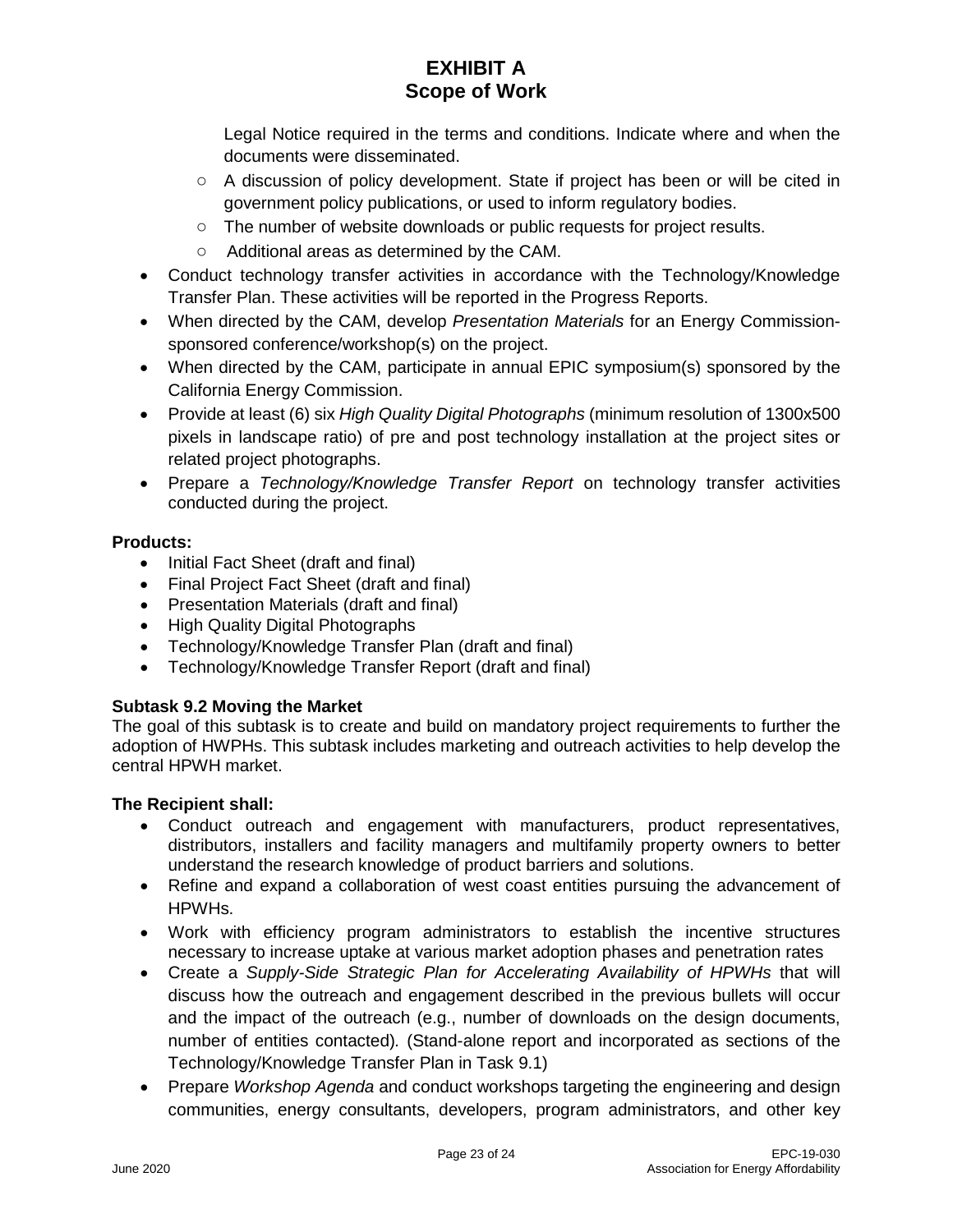stakeholders at three California locations to demonstrate product features, availability, cost and operational savings, and benefits. (Stand-alone report and incorporated as sections of the Technology/Knowledge Transfer Report in Task 9.1)

- Market and publicize the technology and the project and the findings through *Articles and Presentations* and provide the CAM with copies of the articles and the publication name and dates*.*
- Promote the technology within utility programs and propose incentive structures.
- Develop a set of three-five *Central HPWH Case Studies.*
- Aggregate findings into a *Summary of the West Coast HPWH Collaborative* (Stand-alone report and incorporated as sections of the Technology/Knowledge Transfer Report in Task 9.1).

# **Products:**

- Supply-Side Strategic Plan for Accelerating Availability of HPWHs
- Workshop Agenda (3)
- Articles and Presentations
- Central HPWH Case Studies (3-5)
- Summary of the West Coast HPWH Collaborative

# **V. PROJECT SCHEDULE**

Please see the attached Excel spreadsheet.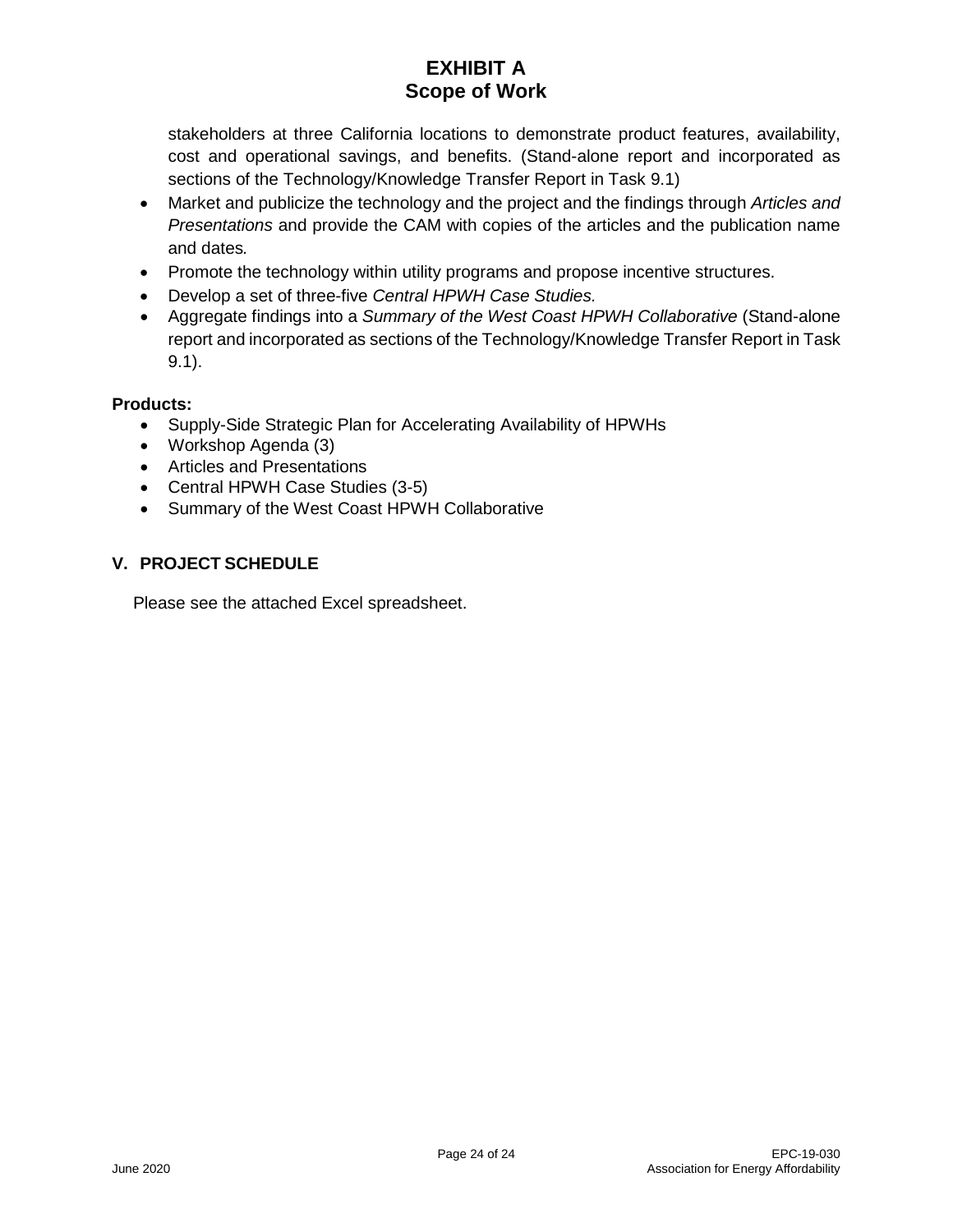### **Notice of Exemption** Form D

| To: | Office of Planning and Research |
|-----|---------------------------------|
|     | PO Box 3044                     |
|     | 1400 Tenth Street, Room 113     |
|     | Sacramento, CA 95812-3044       |
|     |                                 |

**From:** California Energy Commission 1516 Ninth Street, MS-48 Sacramento, CA 95814

# **Project Applicant:** Association for Energy Affordability, Inc.

**Project Title:** Large Capacity CO2 Central Heat Pump Water Heating Technology Evaluation and Demonstration

# **Project Location:**

| <b>Address</b>          | <b>City</b>         | County        |
|-------------------------|---------------------|---------------|
| 1401 J St               | San Diego 92101     | San Diego     |
| 515 13Th St             | San Diego 92101     | San Diego     |
| 6001 International Blvd | Oakland 94621       | Alameda       |
| 720 E 11Th St           | Oakland 94606       | Alameda       |
| 174 Ellis St            | San Francisco 94102 | San Francisco |

# **Description of Nature, Purpose and Beneficiaries of Project:**

This technology demonstration project funds the replacement of existing hot water heating equipment at multifamily buildings with new low-global warming potential central heat pump water heaters. Project data and performance will be collected, and research results disseminated to encourage installation of central heat pump water heater technology in California.

| <b>Name of Public Agency Approving Project:</b>           | California Energy Commission                                                                   |  |
|-----------------------------------------------------------|------------------------------------------------------------------------------------------------|--|
| Name of Person or Agency Carrying Out Project:            | Association for Energy Affordability, Inc.                                                     |  |
| <b>Exempt Status:</b> ( <i>check one</i> )                |                                                                                                |  |
|                                                           | Ministerial Exemption (Pub. Resources Code § 21080(b)(1); Cal. Code Regs., tit 14, § 15268);   |  |
|                                                           | Declared Emergency (Pub. Resources Code § 21080(b)(3); Cal. Code Regs., tit 14, § 15269(a));   |  |
|                                                           | Emergency Project (Pub. Resources Code § 21080(b)(4); Cal. Code Regs., tit 14, § 15269(b)(c)); |  |
| X<br>Categorical Exemption. State type and section number |                                                                                                |  |
| Cal. Code Regs., tit. 14, §§ 15301, 15306                 |                                                                                                |  |
| Statutory Exemptions. State code number.                  |                                                                                                |  |

Common Sense Exemption. (Cal. Code Regs., tit 14,  $\S 15061(b)(3)$ )

# **Reasons why project is exempt:**

This project involves the installation and testing of an innovative central heat pump water heating system in a total of 5 sites located in existing multifamily buildings. The systems will be integrated into the structures and may require the pouring of a concrete pad and slight modifications to the existing boiler rooms at the sites. The systems will take the place of existing hot water heaters and will result in negligible or no expansion of any existing or former uses at the sites.

Authority cited: Sections 21083 and 21110, Public Resources Code. Reference: Sections 21108, 21152, and 21152.1, Public Resources Code. This project is therefore categorically exempt from environmental review pursuant to CEQA Guidelines Section 15301 as minor alterations to existing facilities that involve no expansion of an existing or former use. This project is also categorically exempt pursuant to CEQA Guidelines Section 15306 as basic data collection, research, and resource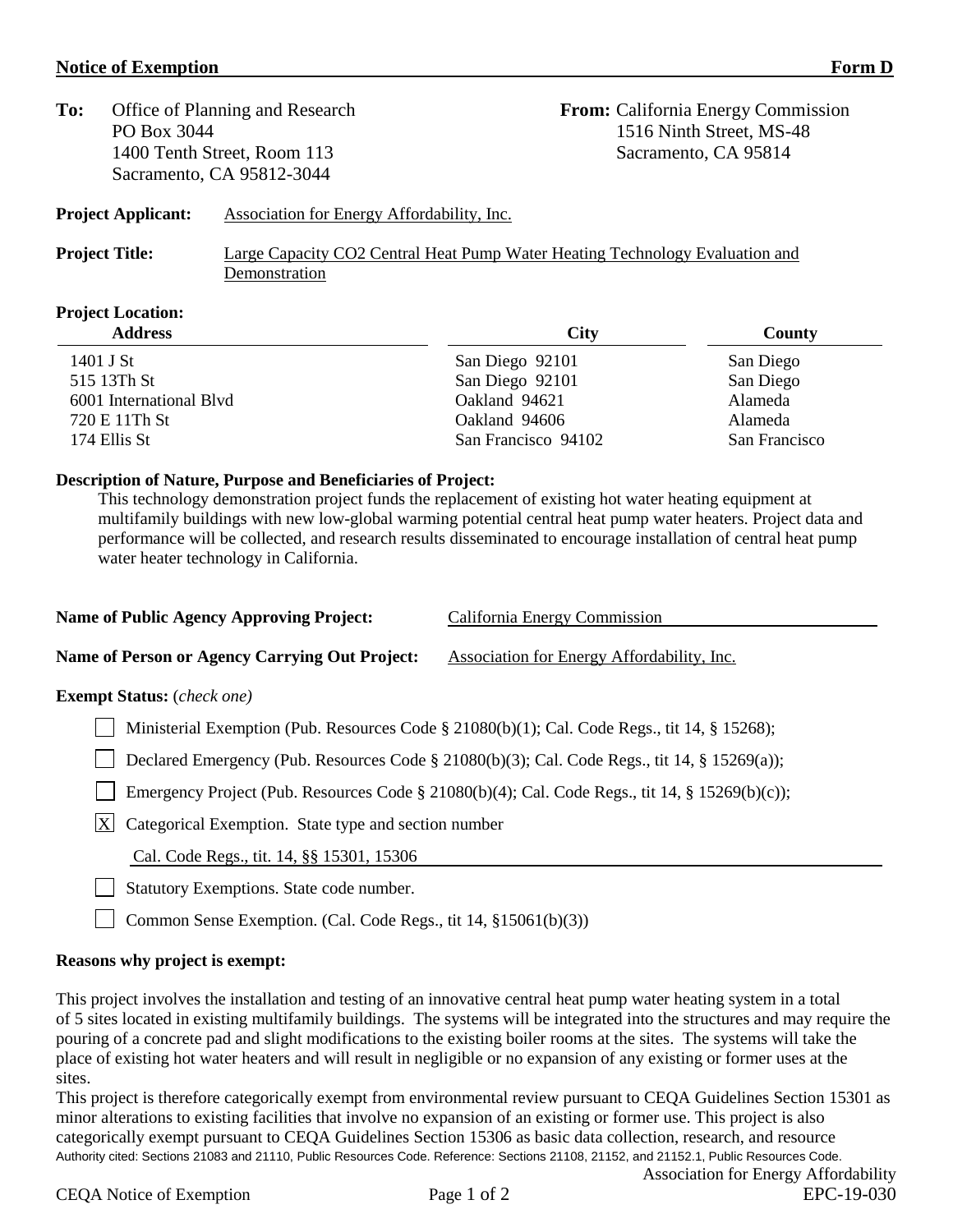evaluation activities that will not result in a serious or major disturbance to an environmental resource. Further, none of the exceptions to exemptions listed in CEQA Guidelines Section 15300.2 applies to this project.

| <b>Responsible Agency</b><br><b>Contact Person:</b><br><b>Amir Ehyai</b>                                                                                            | Area code/Telephone/Ext:         | 916-327-3094  |  |
|---------------------------------------------------------------------------------------------------------------------------------------------------------------------|----------------------------------|---------------|--|
| If filed by applicant:<br>Attach certified document of exemption finding.<br>Has a Notice of Exemption been filed by the public agency approving the project?<br>2. |                                  | Yes<br>No     |  |
| Signature:                                                                                                                                                          | Date:                            | <b>Title:</b> |  |
| <b>Signed by Responsible Agency</b><br>$\mathbf{X}$                                                                                                                 |                                  |               |  |
| <b>Signed by Lead Agency</b>                                                                                                                                        |                                  |               |  |
| <b>Signed by Applicant</b>                                                                                                                                          | Date received for filing at OPR: |               |  |